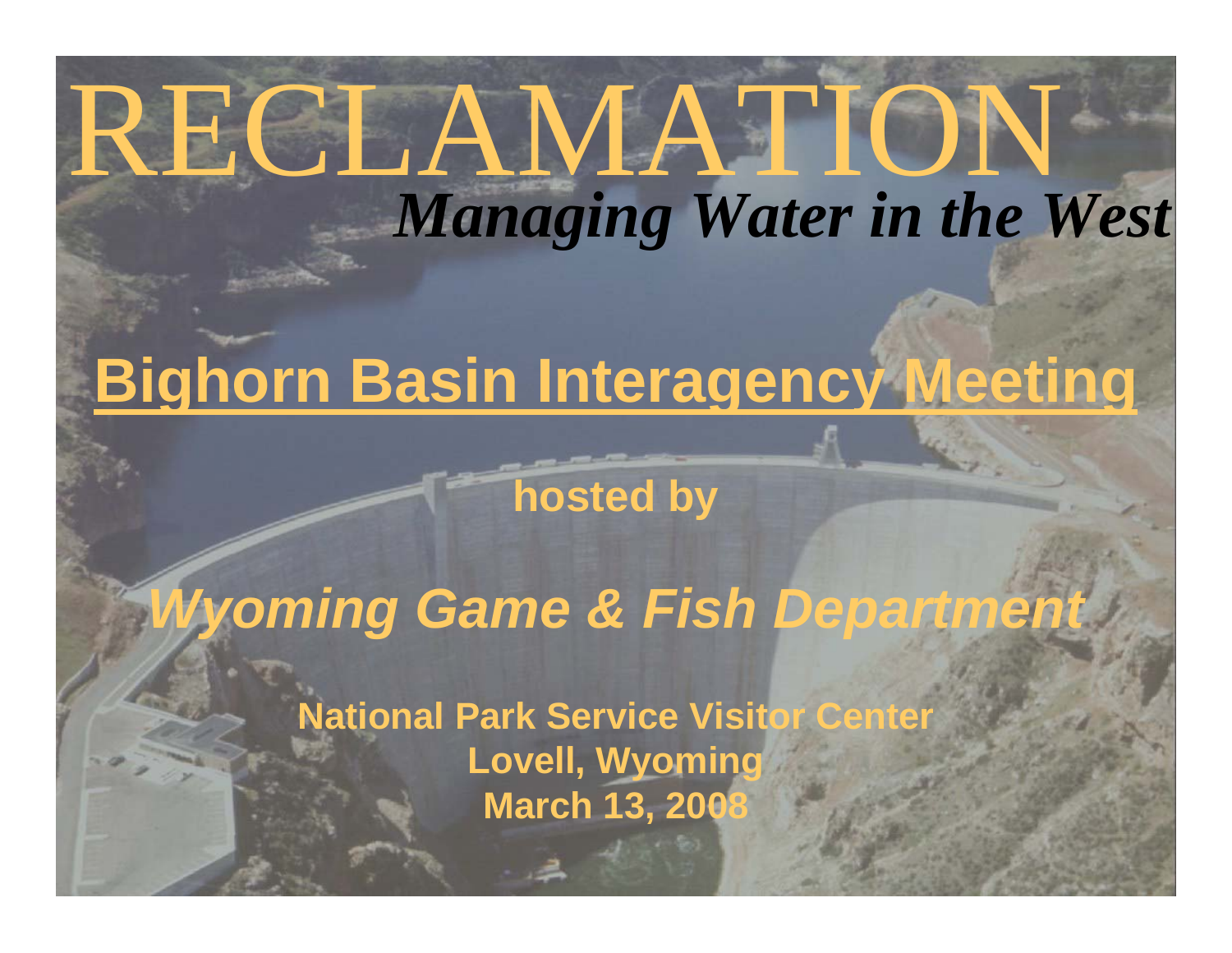### **Bighorn Lake Annual Inflow Distribution Based on 1967-2005 Data**

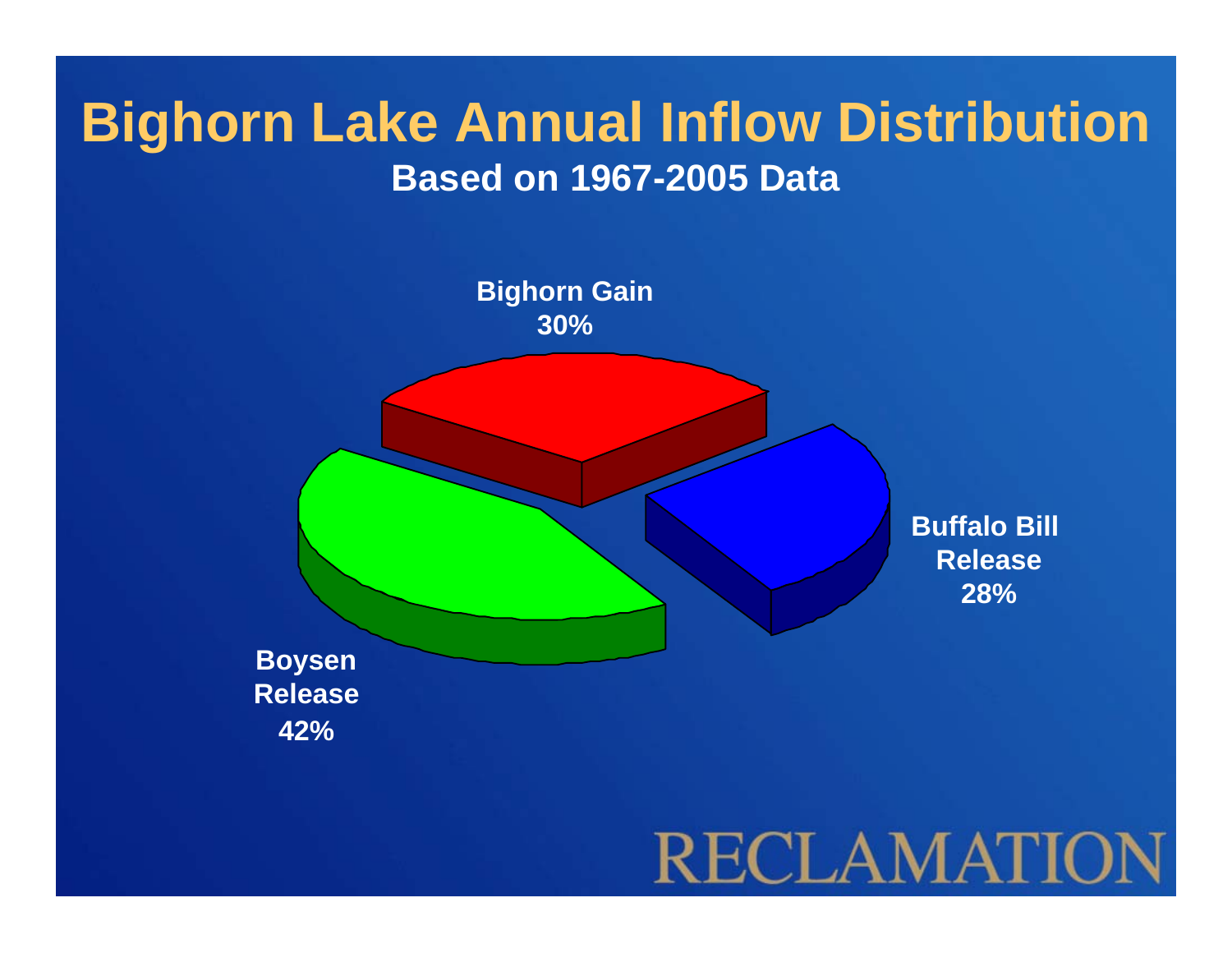**Operations in the Bighorn River Basin are closely coordinated with the Wyoming Area Office which is responsible for Boysen & Buffalo Bill operations.**





**Boysen Dam and Reservoir Wind River**

**Buffalo Bill Dam and ReservoirShoshone River**

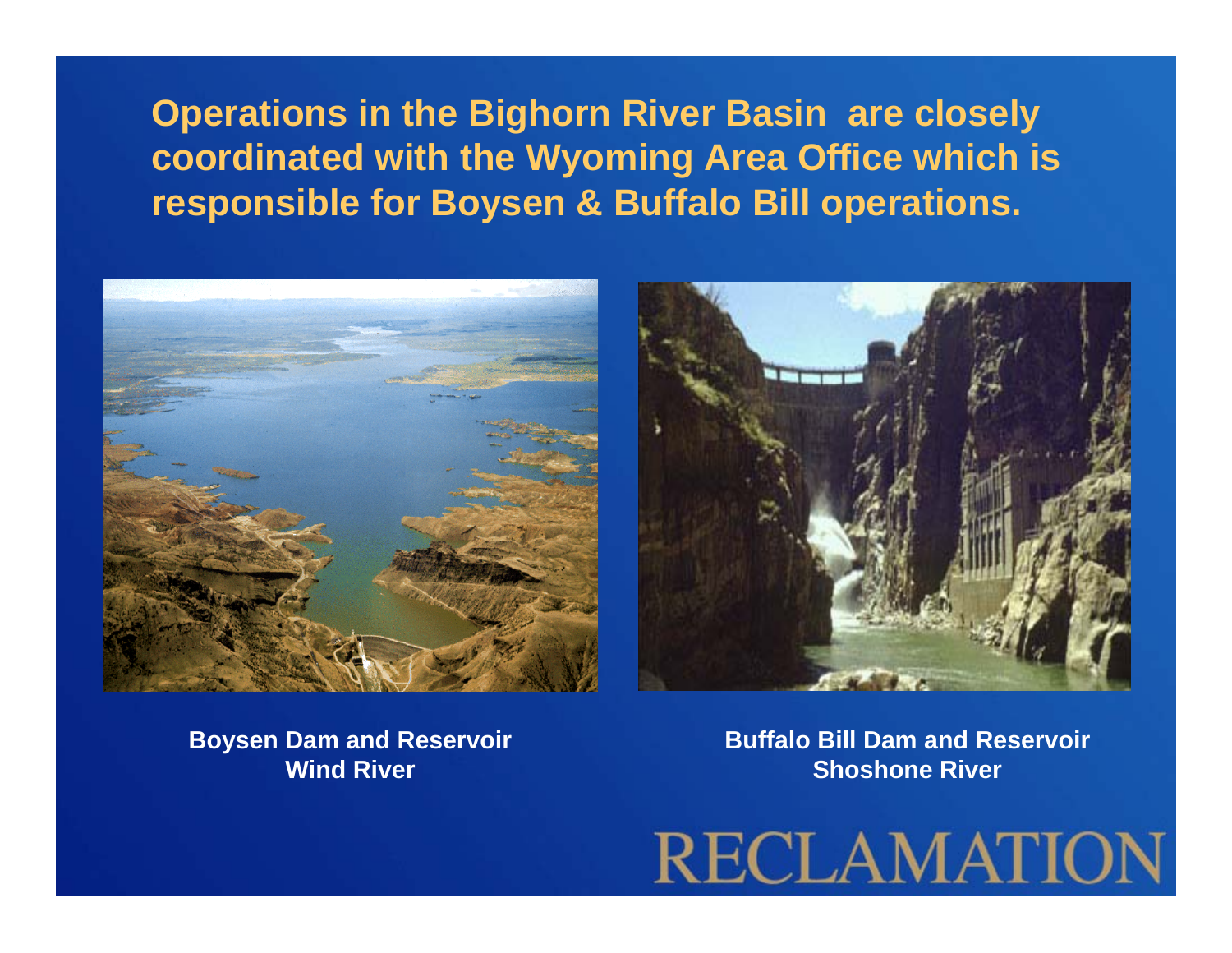## **OPERATING OBJECTIVES**

- 9 **Recognize all downstream senior water rights.**
- 9 **Meet contractual commitments for stored water.**
- 9 **Maintain adequate storage space for flood control.**
- 9 **Maximize the power benefits.**
- 9 **Maintain lake levels for recreation, reservoir fishery, and waterfowl interests.**
- 9 **Maintain river flow levels for river fishery.**

# **RECLAMATIC**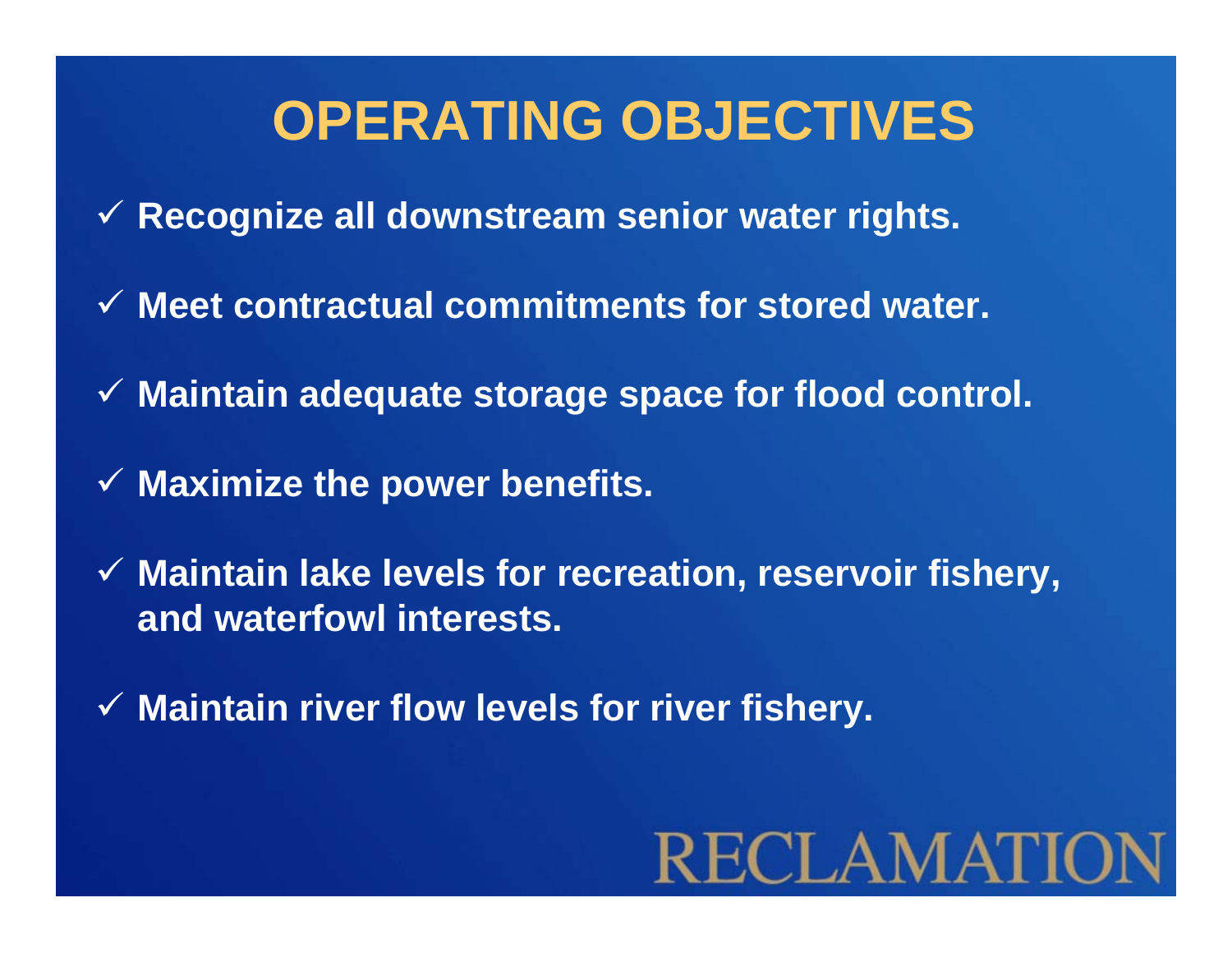- 9 **Mountain Snowpack**
- 9 **Inflow to Bighorn Lake**
- 9 **Bighorn River Releases**
- 9 **Bighorn Lake Storage Conditions**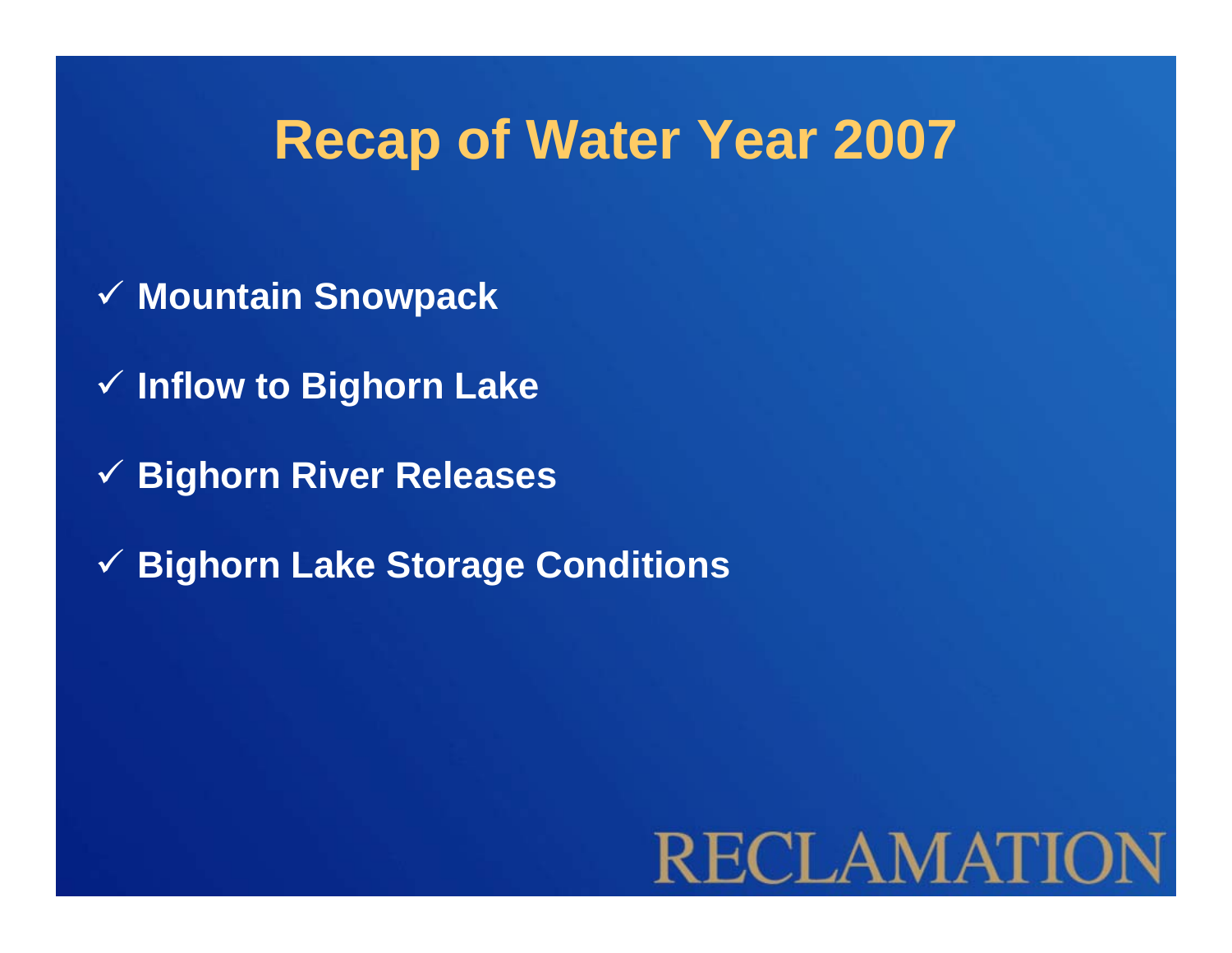

ECLAMA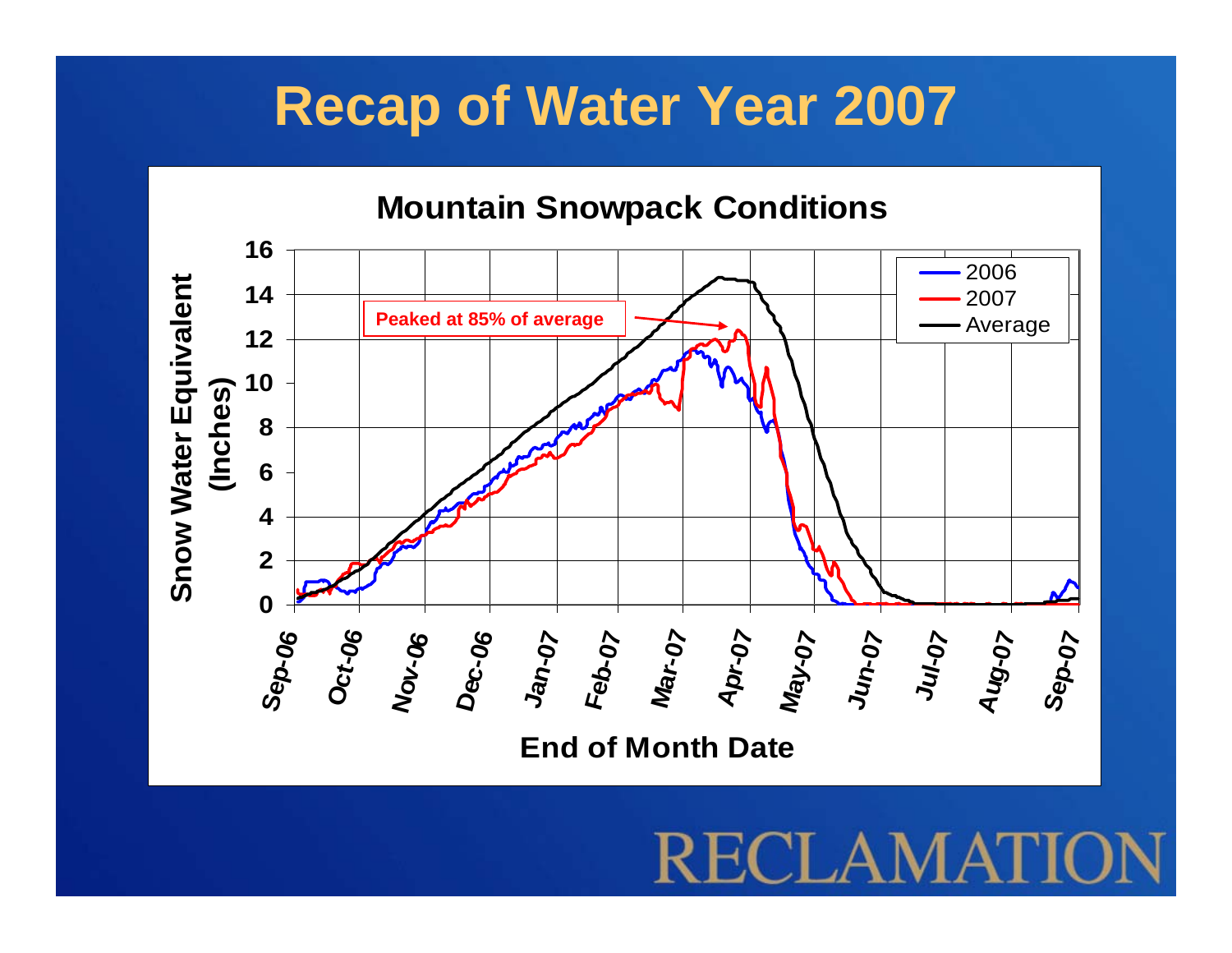#### **April-July Inflow (acre-feet)**

| BY YEAR     |                  |                                        |                |                                                       |
|-------------|------------------|----------------------------------------|----------------|-------------------------------------------------------|
| <b>YEAR</b> | <b>SUMMATION</b> | <b>MISS</b>                            | <b>YEAR</b>    | <b>SUMMATION</b>                                      |
| 1967        | 2271119.00       | 0                                      |                | 2271119.00                                            |
| 1968        |                  |                                        |                | 1957909.38                                            |
| 1969        |                  | $\overline{0}$                         |                | 1954361.38                                            |
| 1970        | 1211447.62       | $\mathbf 0$                            | 1975           | 1863084.12                                            |
| 1971        | 1761603.00       | $\overline{0}$                         | 1978           | 1828506.38                                            |
| 1972        | 1412024.50       | $\mathbf 0$                            | 1971           | 1761603.00                                            |
| 1973        |                  | $\mathbf 0$                            |                | 1687499.88                                            |
| 1974        | 1583350.50       | $\mathbf 0$                            | 1986           | 1659118.12                                            |
| 1975        | 1863084.12       | $\overline{0}$                         | 1991           | 1619218.88                                            |
| 1976        | 1356278.50       | $\overline{0}$                         | 1974           | 1583350.50                                            |
| 1977        | 549853.88        | 0                                      |                | 1567308.00                                            |
| 1978        | 1828506.38       | 0                                      | 1983           | 1482762.75                                            |
| 1979        | 910146.06        | 0                                      | 1972           | 1412024.50                                            |
| 1980        | 999731.81        | $\mathbf 0$                            | 1984           | 1356584.88                                            |
| 1981        | 1038870.25       | $\mathbf 0$                            | 1976           | 1356278.50                                            |
| 1982        | 1073918.62       | $\mathbf 0$                            | 1998           | 1249862.25                                            |
| 1983        | 1482762.75       | $\overline{0}$                         | 1970           | 1211447.62                                            |
| 1984        | 1356584.88       | $\mathbf 0$                            | 1993           | 1124839.38                                            |
| 1985        | 562000.69        | $\overline{0}$                         | 1968           | 1121723.50                                            |
| 1986        | 1659118.12       | 0                                      | 1973           | 1097200.62                                            |
| 1987        | 788028.94        | $\mathbf 0$                            | 1982           | 1073918.62                                            |
| 1988        | 653689.31        | $\mathbf 0$                            | 2005           | 1065040.62                                            |
| 1989        | 622719.25        | $\mathbf 0$                            | 1981           | 1038870.25                                            |
| 1990        | 867187.94        | 0                                      | 1969           | 1022204.56                                            |
| 1991        | 1619218.88       | 0                                      | 1980           | 999731.81                                             |
| 1992        | 801294.06        | $\mathbf 0$                            | 1979           | 910146.06                                             |
| 1993        | 1124839.38       | 0                                      | 1990           | 867187.94                                             |
| 1994        | 587368.44        | $\overline{0}$                         | 1992           | 801294.06                                             |
| 1995        | 1687499.88       | 0                                      | 1987           | 788028.94                                             |
| 1996        | 1567308.00       | 0                                      | 1238           | 653689.31                                             |
| 1997        | 1957909.38       | $\mathbf 0$                            | 2000           | 643018.12                                             |
| 1998        | 1249862.25       | $\overline{0}$                         | 1989           | 622719.25                                             |
| 1999        | 1954361.38       | $\mathbf 0$                            | 2007           | 614100.00                                             |
| 2000        | 643018.12        | $\overline{0}$                         | 1994           | 587368.44                                             |
| 2001        | 469897.88        | $\mathbf 0$                            | 1985           | 562000.69                                             |
| 2002        | 408570.88        | $\overline{0}$                         | 1977           | 549853.88                                             |
| 2003        | 548248.62        | $\overline{0}$                         | 2003           | 548248.62                                             |
| 2004        | 392148.84        | 0                                      | 2006           | 528198.00                                             |
| 2005        | 1065040.62       | 0                                      | 2001           | 469897.88                                             |
| 2006        | 528198.00        | $\overline{0}$                         | 2002           | 408570.88                                             |
| 2007        | 614100.00        | $\overline{0}$                         | 2004           | 392148.84                                             |
|             |                  | 1121723.50<br>1022204.56<br>1097200.62 | $\overline{0}$ | <b>RANKED</b><br>1967<br>1997<br>1999<br>1995<br>1996 |



**2007 - 9th Lowest of Record**

**2000's - Lowest of Record**

**Average of 54 years: 1113300 2007 is 51 percent of average**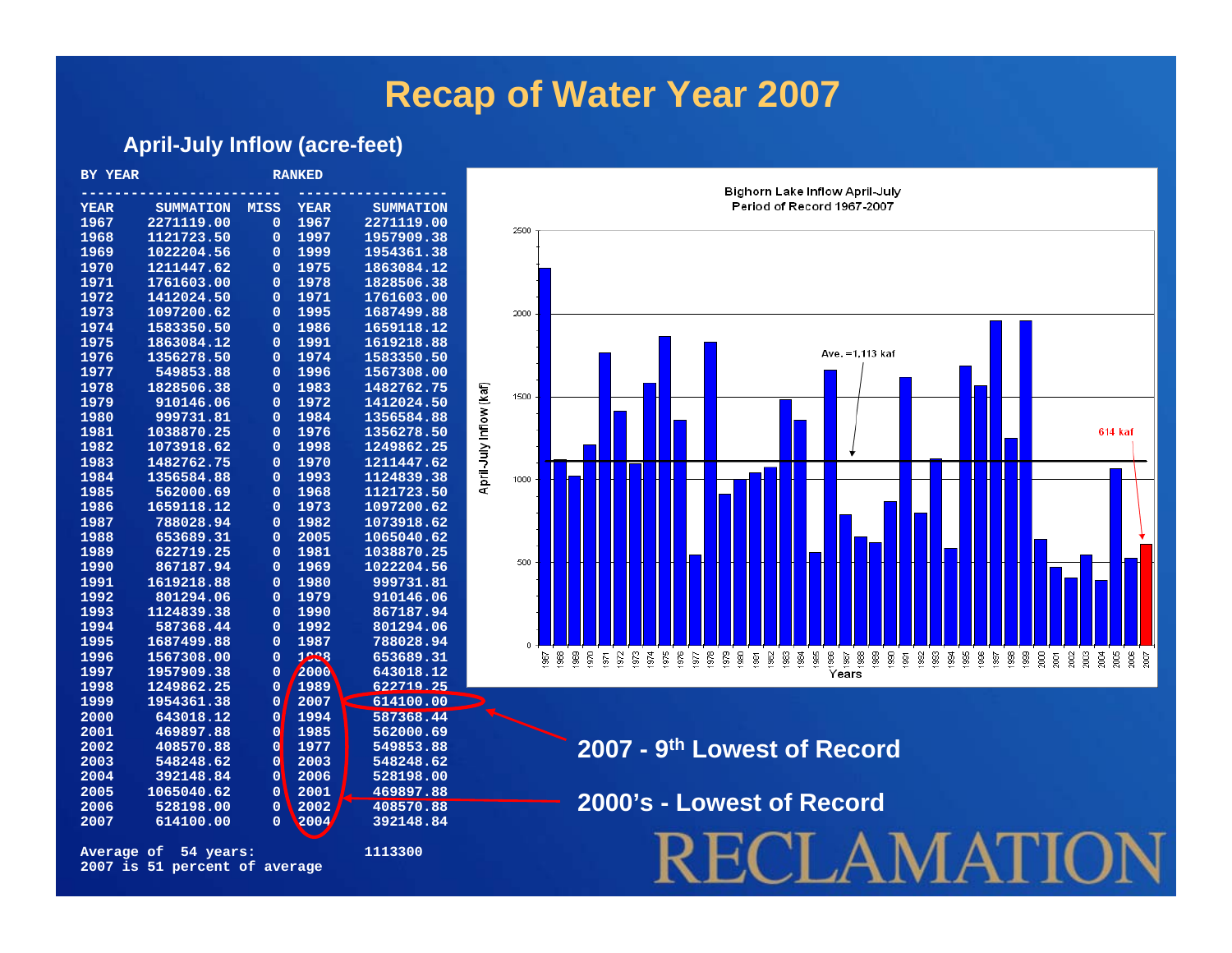#### **Annual Inflow (acre-feet)**

**BY YEAR RANKED** 

| <b>YEAR</b> | <b>SUMMATION</b> | <b>MISS</b>    | <b>YEAR</b> | <b>SUMMATION</b> |
|-------------|------------------|----------------|-------------|------------------|
| 1967        | 3458698.00       | $\overline{0}$ | 1997        | 3516450.50       |
| 1968        | 2805523.00       | $\overline{0}$ | 1967        | 3458698.00       |
| 1969        | 2538975.00       | 0              | 1999        | 3443793.50       |
| 1970        | 2536716.75       | $\overline{0}$ | 1972        | 3320208.00       |
| 1971        | 3215818.25       | $\overline{0}$ | 1983        | 3259034.00       |
| 1972        | 3320208.00       | $\overline{0}$ | 1975        | 3221720.25       |
| 1973        | 2738184.75       | $\overline{0}$ | 1971        | 3215818.25       |
| 1974        | 3094672.25       | $\overline{0}$ | 1974        | 3094672.25       |
| 1975        | 3221720.25       | $\overline{0}$ | 1976        | 2966925.50       |
| 1976        | 2966925.50       | $\overline{0}$ | 1984        | 2887518.75       |
| 1977        | 1740630.88       | $\overline{0}$ | 1978        | 2887243.00       |
| 1978        | 2887243.00       | $\overline{0}$ | 1986        | 2851288.75       |
| 1979        | 2370932.00       | $\overline{0}$ | 1996        | 2842566.75       |
| 1980        | 2226959.75       | $\overline{0}$ | 1968        | 2805523.00       |
| 1981        | 2143234.00       | $\overline{0}$ | 1998        | 2787867.25       |
| 1982        | 2458121.25       | $\overline{0}$ | 1973        | 2738184.75       |
| 1983        | 3259034.00       | $\overline{0}$ | 1995        | 2718941.00       |
| 1984        | 2887518.75       | $\overline{0}$ | 1991        | 2639744.75       |
| 1985        | 1883584.62       | $\overline{0}$ | 1969        | 2538975.00       |
| 1986        | 2851288.75       | $\overline{0}$ | 1970        | 2536716.75       |
| 1987        | 2064115.00       | $\overline{0}$ | 1982        | 2458121.25       |
| 1988        | 1619253.75       | $\overline{0}$ | 1979        | 2370932.00       |
| 1989        | 1367536.38       | $\overline{O}$ | 1980        | 2226959.75       |
| 1990        | 1942052.25       | $\overline{0}$ | 1981        | 2143234.00       |
| 1991        | 2639744.75       | $\overline{0}$ | 1993        | 2092193.75       |
| 1992        | 1925226.38       | $\overline{0}$ | 1987        | 2064115.00       |
| 1993        | 2092193.75       | $\overline{0}$ | 1990        | 1942052.25       |
| 1994        | 1657113.88       | $\overline{O}$ | 1992        | 1925226.38       |
| 1995        | 2718941.00       | $\overline{O}$ | 7.985       | 1883584.62       |
| 1996        | 2842566.75       | $\mathbf 0$    | 2005        | 1847983.25       |
| 1997        | 3516450.50       | $\overline{O}$ | 2000        | 1776761.12       |
| 1998        | 2787867.25       | $\overline{O}$ | 1977        | 1740630.88       |
| 1999        | 3443793.50       | $\overline{0}$ | 1994        | 1657113.88       |
| 2000        | 1776761.12       | $\mathbf 0$    | 1988        | 1619253.75       |
| 2001        | 1347515.12       | $\overline{0}$ | 2006        | 1432633.00       |
| 2002        | 1029821.19       | $\overline{0}$ | 2007        | 1364200.00       |
| 2003        | 1208316.75       | $\overline{0}$ | 1989        | 1367536.38       |
| 2004        | 1041571.12       | $\overline{O}$ | 2001        | 1347515.12       |
| 2005        | 1847983.25       | $\mathbf 0$    | 2003        | 1208316.75       |
| 2006        | 1432633.00       | $\mathbf 0$    | 2004        | 1041571.12       |
| 2007        | 1364200.00       | $\overline{O}$ | 2002        | 1029821.19       |



ECLAMAT

**2007 - 6th Lowest of Record2000's - Lowest of Record**

**Average of 54 years: 2357000 2007 is 54 percent of average**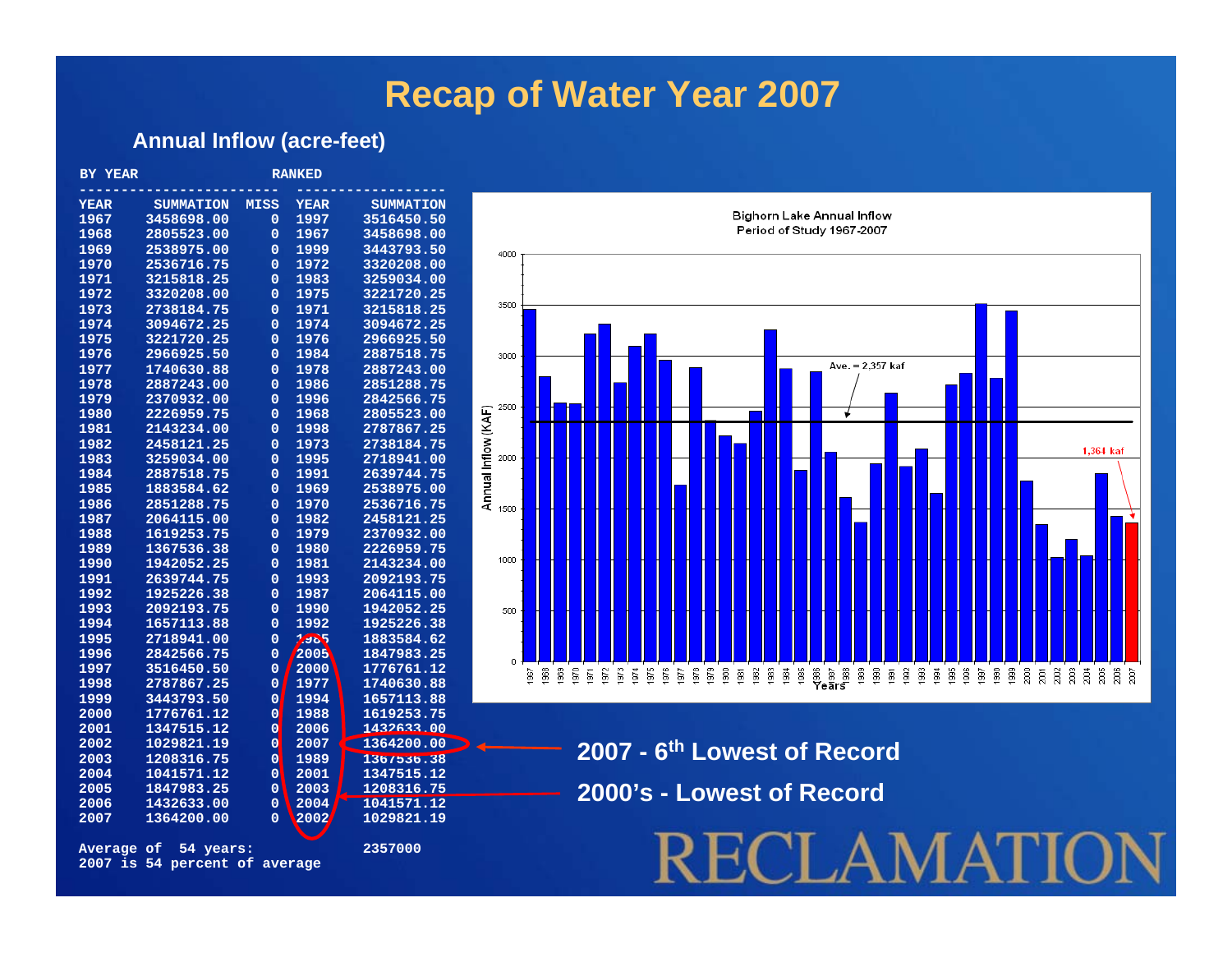#### **Total Annual River Release (acre-feet)**

| вy          | YEAR         |                |             | <b>RANKED</b> |
|-------------|--------------|----------------|-------------|---------------|
| <b>YEAR</b> | <b>TOTAL</b> |                | <b>YEAR</b> | <b>TOTAL</b>  |
| 1967        | 2950342.25   | 0              | 1997        | 3420569.75    |
| 1968        | 2986805.00   | 0              | 1999        | 3390721.00    |
| 1969        | 2453562,00   | 0              | 1972        | 3285960.75    |
| 1970        | 2311800.25   | 0              | 1975        | 3212272.25    |
| 1971        | 3153999.75   | 0              | 1983        | 3176994.25    |
| 1972        | 3285960.75   | $\overline{0}$ | 1971        | 3153999.75    |
| 1973        | 2693269.50   | 0              | 1974        | 3079622.75    |
| 1974        | 3079622.75   | 0              | 1968        | 2986805.00    |
| 1975        | 3212272.25   | 0              | 1967        | 2950342.25    |
| 1976        | 2907066.25   | 0              | 1976        | 2907066.25    |
| 1977        | 1759073.50   | 0              | 1996        | 2812201.50    |
| 1978        | 2781031.00   | 0              | 1984        | 2781852.75    |
| 1979        | 2393363.50   | $\overline{0}$ | 1978        | 2781031.00    |
| 1980        | 2079321.62   | 0              | 1998        | 2726333.00    |
| 1981        | 2112384.75   | 0              | 1973        | 2693269.50    |
| 1982        | 2397572,00   | 0              | 1986        | 2577931.00    |
| 1983        | 3176994.25   | $\overline{0}$ | 1991        | 2483863.25    |
| 1984        | 2781852.75   | 0              | 1969        | 2453562.00    |
| 1985        | 2013182.38   | 0              | 1995        | 2434736.25    |
| 1986        | 2577931.00   | 0              | 1982        | 2397572.00    |
| 1987        | 2074388.50   | 0              | 1979        | 2393363.50    |
| 1988        | 1664645.25   | 0              | 1970        | 2311800.25    |
| 1989        | 1226968.88   | 0              | 1981        | 2112384.75    |
| 1990        | 1776188.00   | 0              | 1980        | 2079321.62    |
| 1991        | 2483863.25   | 0              | 1987        | 2074388.50    |
| 1992        | 1883047.62   | $\mathbf 0$    | 1993        | 2021183.12    |
| 1993        | 2021183.12   | 0              | 1985        | 2013182.38    |
| 1994        | 1842472.88   | $\overline{0}$ | 1992        | 1883047.62    |
| 1995        | 2434736.25   | 0              | 2000        | 1867542.12    |
| 1996        | 2812201.50   | 0              | 1994        | 1842472.88    |
| 1997        | 3420569.75   | 0              | 1990        | 1776188.00    |
| 1998        | 2726333.00   | $\overline{0}$ | 1977        | 1759073.50    |
| 1999        | 3390721.00   | 0              | 1988        | 1664645.25    |
| 2000        | 1867542.12   | $\overline{0}$ | 2006        | 1617845.75    |
| 2001        | 1385071.00   | 0              | 2005        | 1530368.38    |
| 2002        | 1076322.25   | 0              | 2001        | 1385071.00    |
| 2003        | 1004899.62   | $\overline{0}$ | 1989        | 1226968.88    |
| 2004        | 1045489.62   | $\overline{0}$ | 2007        | 1139823.12    |
| 2005        | 1530368.38   | $\mathbf 0$    | 2002        | 1076322.25    |
| 2006        | 1617845.75   | 0              | 2004        | 1045489.62    |
| 2007        | 1139823.12   | $\overline{0}$ | 2003        | 1004899.62    |



**2000's - Lowest of Record**

**2007 - 4th Lowest of Record**

RECLAMATI

**Average of 41 years: 2281270.50 2007 is 50 percent of average**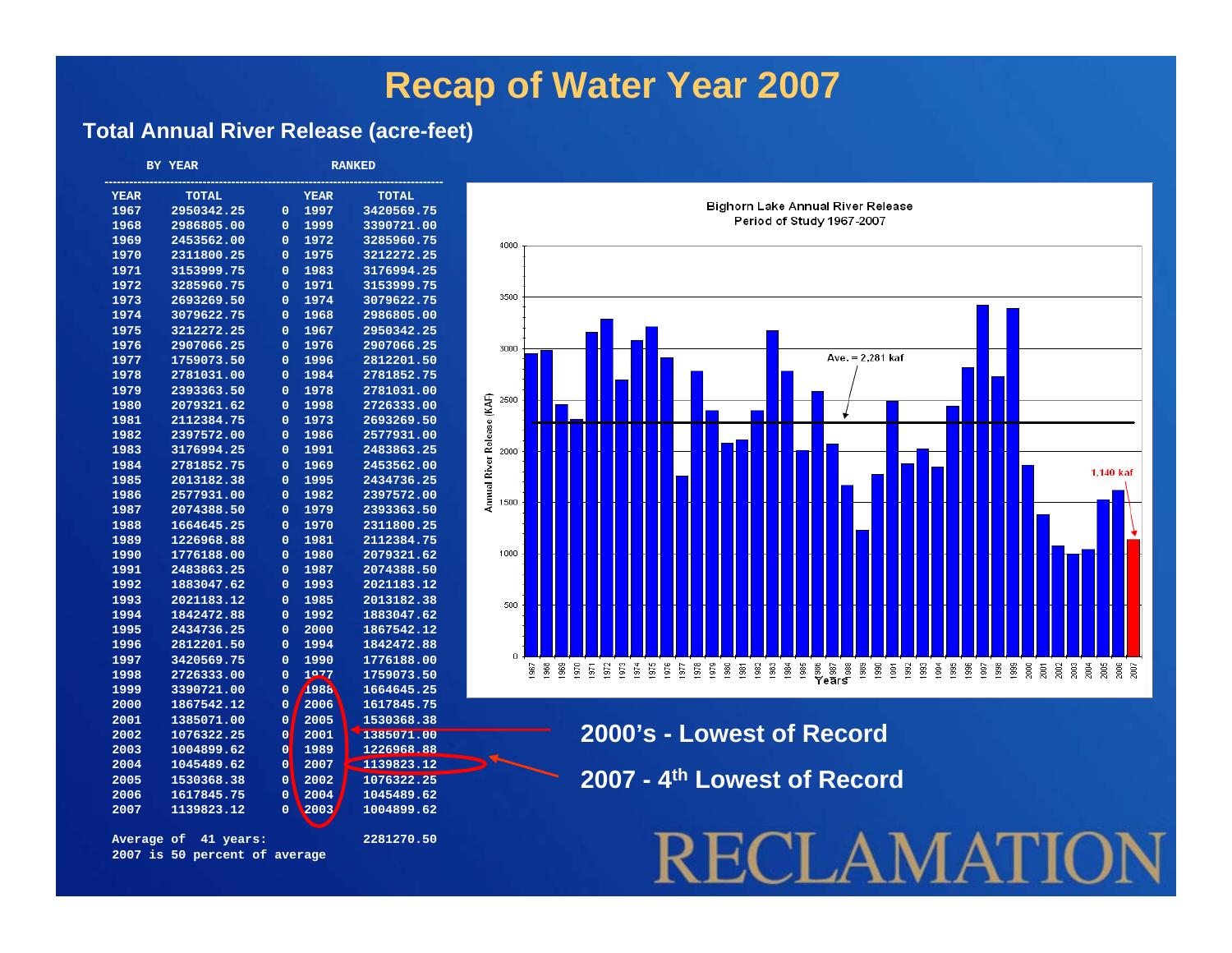### **2007 Bighorn Flows**

![](_page_9_Figure_2.jpeg)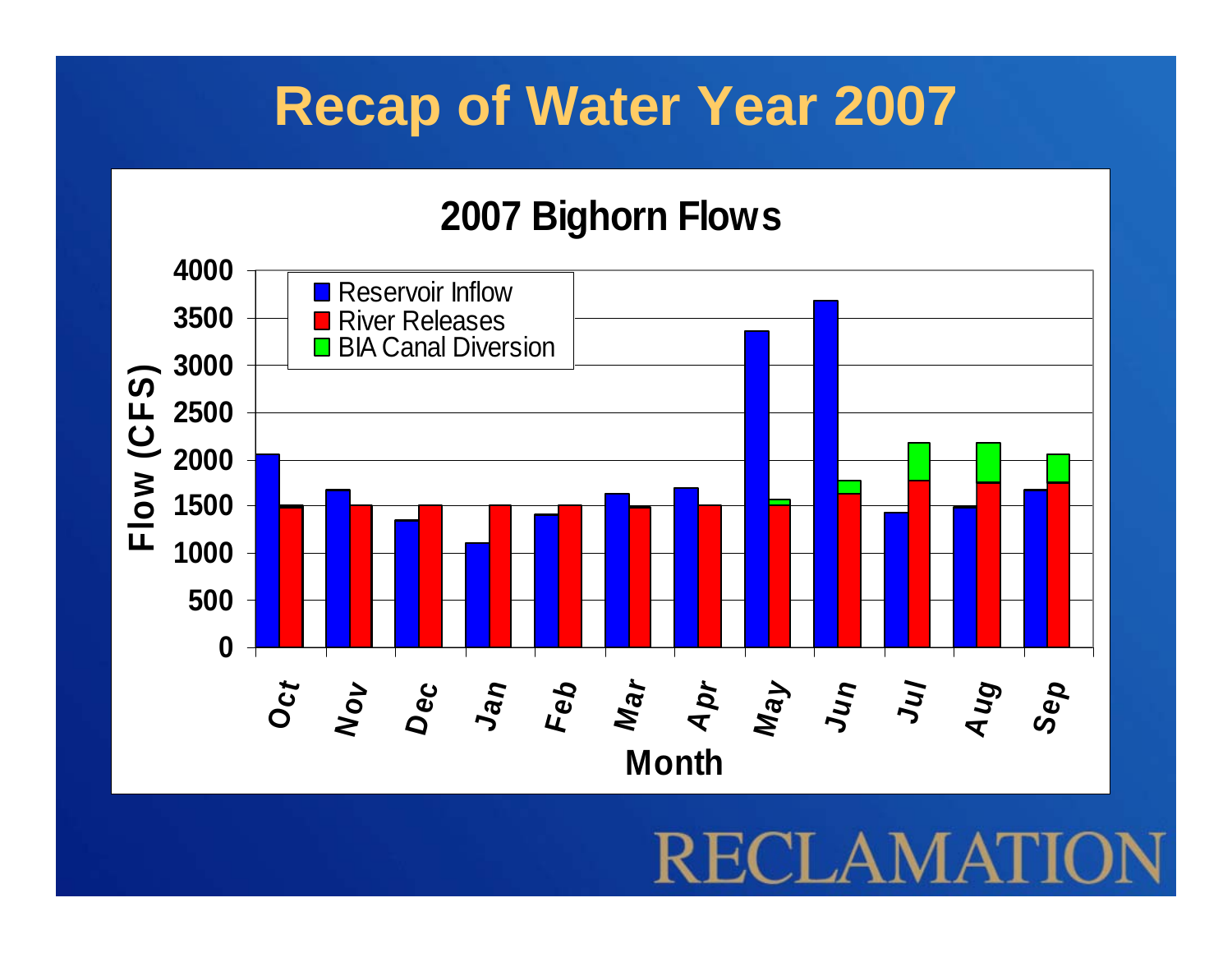![](_page_10_Figure_1.jpeg)

RECLAMATI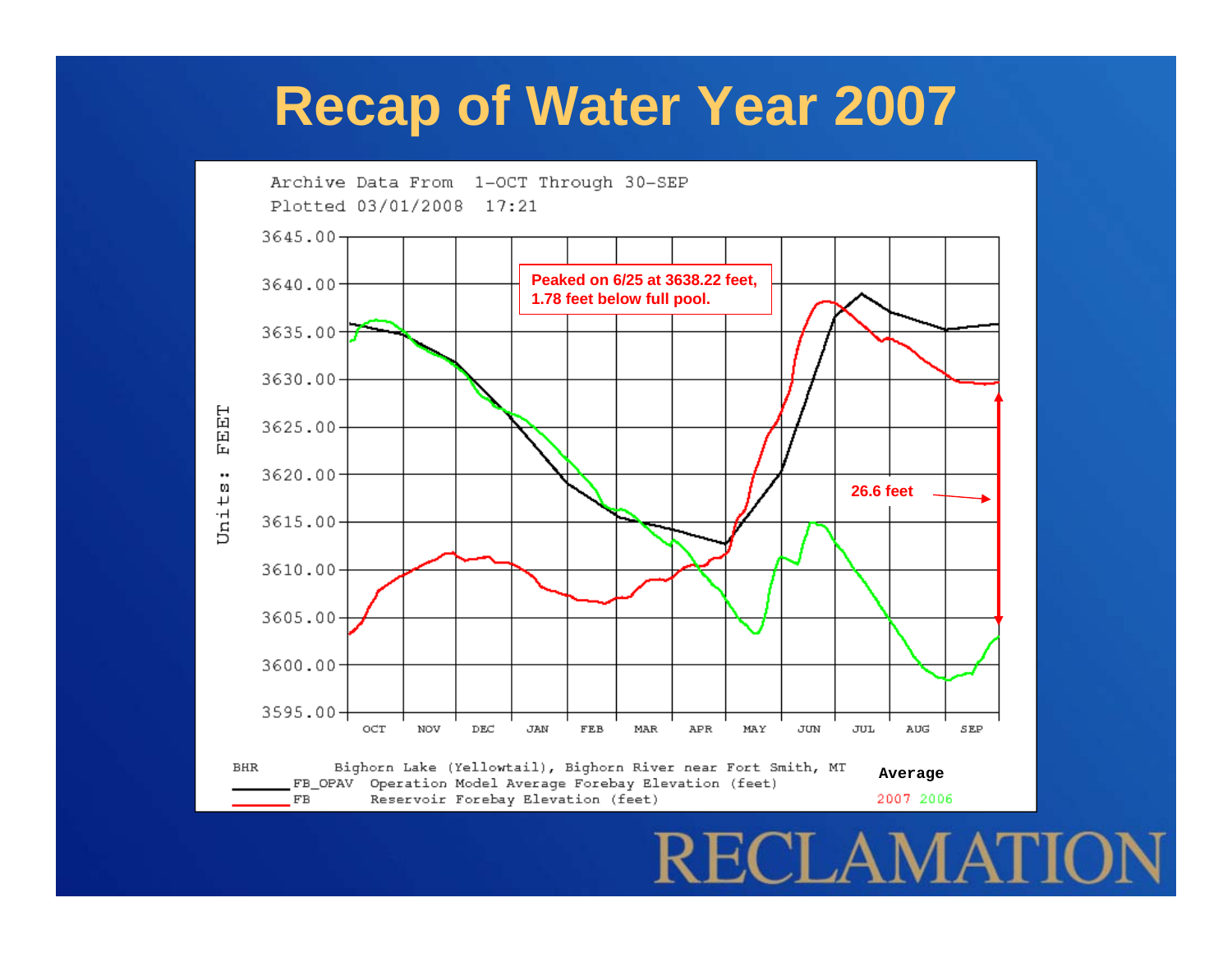## **Current Conditions**

![](_page_11_Picture_1.jpeg)

## **2008 Water Supply Outlook**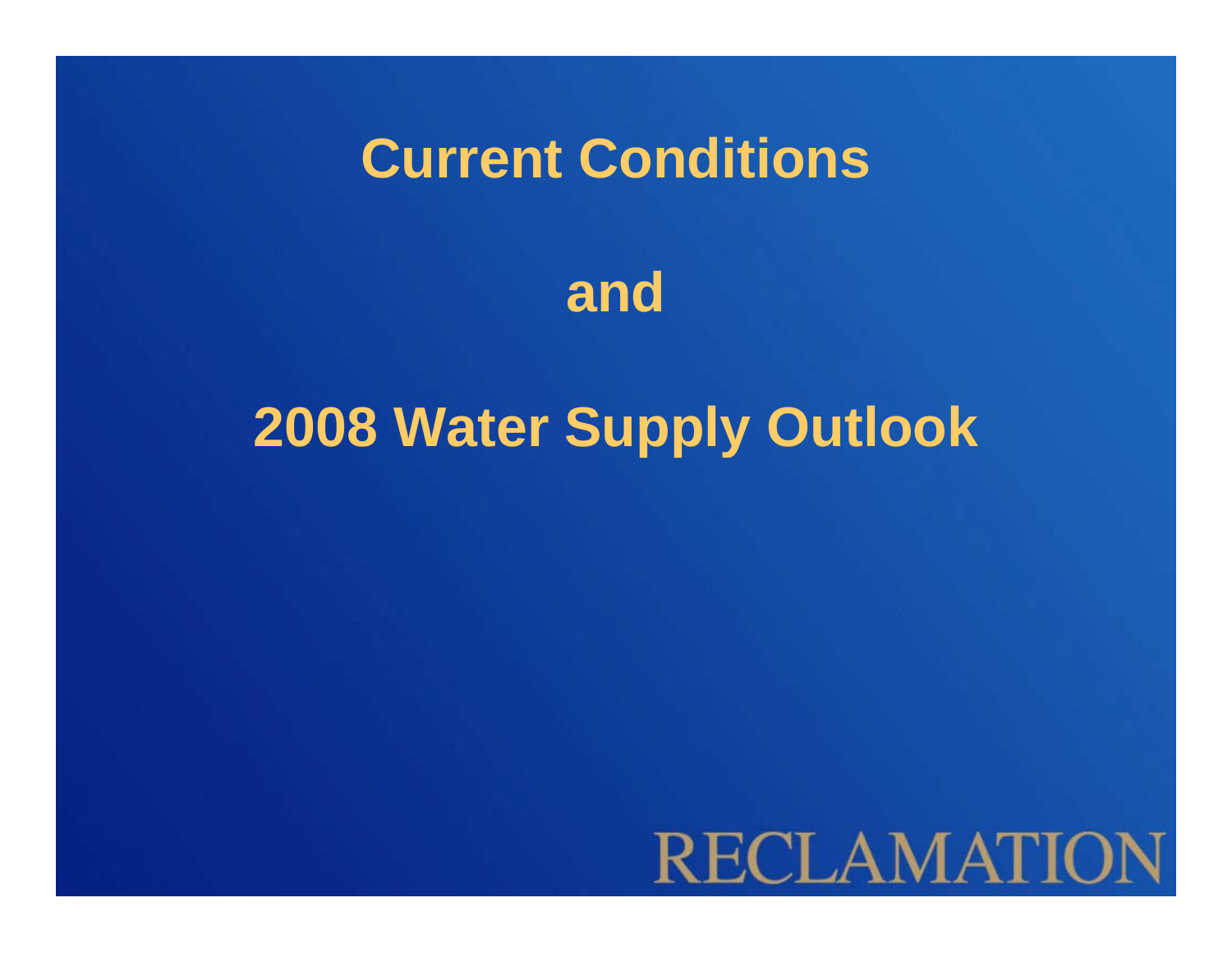### **Cumulative Inflow Since October 1, 2007**

![](_page_12_Figure_1.jpeg)

ECLAM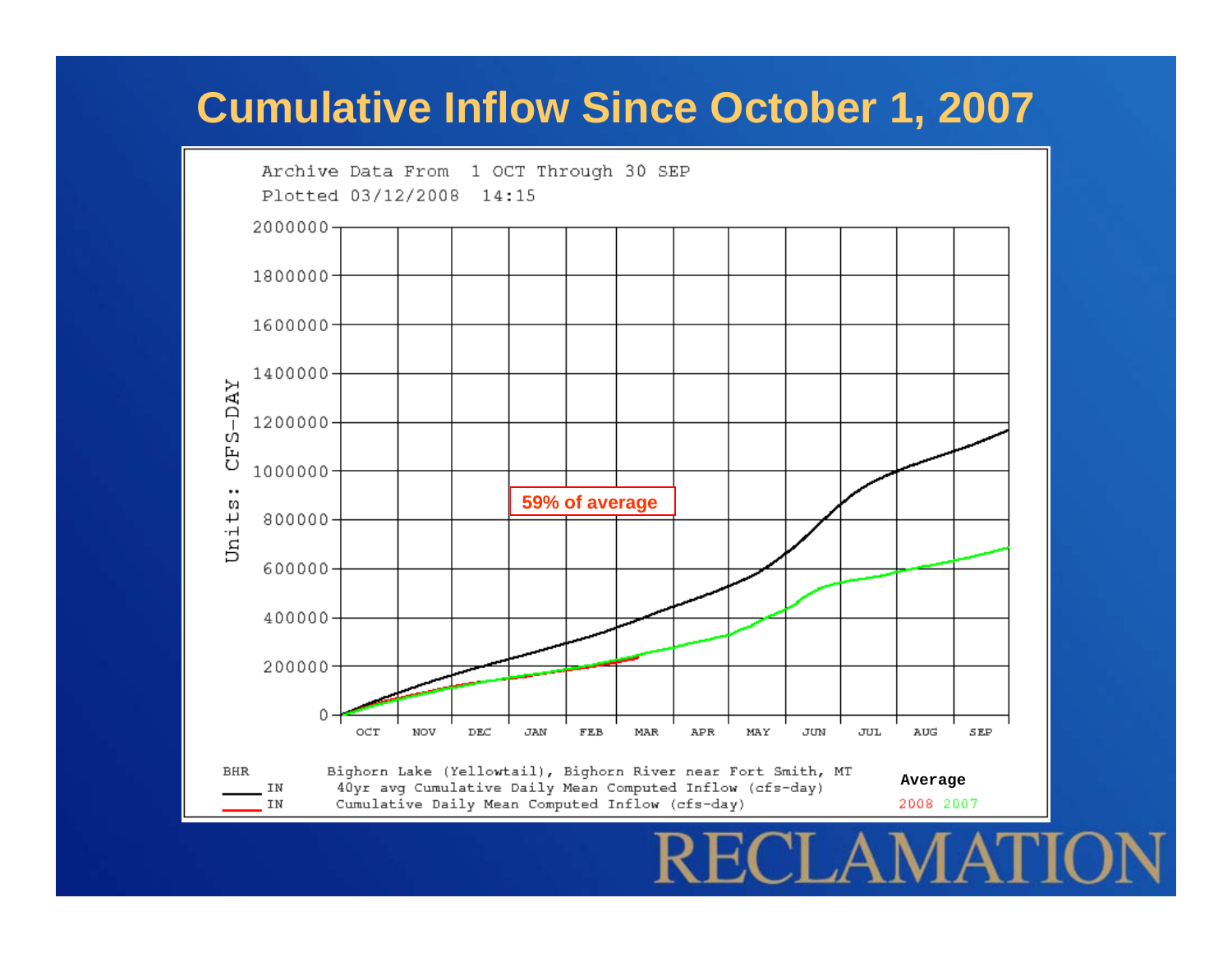### **October-February Inflow (Acre-Feet)**

|             | YEAR<br>ВY       |                |             | <b>RANKED</b>    |
|-------------|------------------|----------------|-------------|------------------|
| <b>YEAR</b> | <b>SUMMATION</b> | <b>MISS</b>    | <b>YEAR</b> | <b>SUMMATION</b> |
| 1967        | 631860.12        | 0              | 1972        | 1183467.75       |
| 1968        | 1006331.44       | $\overline{0}$ | 1983        | 1167321.38       |
| 1969        | 1007956.44       | $\overline{0}$ | 1969        | 1007956.44       |
| 1970        | 863571.56        | $\overline{0}$ | 1968        | 1006331.44       |
| 1971        | 871712.81        | $\overline{0}$ | 1976        | 991732.12        |
| 1972        | 1183467.75       | $\overline{0}$ | 1973        | 971472.19        |
| 1973        | 971472.19        | $\overline{0}$ | 1974        | 939794.69        |
| 1974        | 939794.69        | $\overline{0}$ | 1979        | 922220.44        |
| 1975        | 776611.06        | 0              | 1977        | 904044.19        |
| 1976        | 991732.12        | $\overline{0}$ | 1985        | 897027.06        |
| 1977        | 904044.19        | $\overline{0}$ | 1971        | 871712.81        |
| 1978        | 419889.78        | 0              | 1984        | 871231.19        |
| 1979        | 922220.44        | $\overline{0}$ | 1970        | 863571.56        |
| 1980        | 656034.19        | $\overline{0}$ | 1999        | 789435.62        |
| 1981        | 720497.06        | 0              | 1987        | 777781.75        |
| 1982        | 738008.69        | $\overline{0}$ | 1998        | 777739.81        |
| 1983        | 1167321.38       | $\overline{0}$ | 1975        | 776611.06        |
| 1984        | 871231.19        | 0              | 2000        | 751464.62        |
| 1985        | 897027.06        | $\overline{0}$ | 1992        | 742378.81        |
| 1986        | 587168.00        | $\overline{0}$ | 1982        | 738008.69        |
| 1987        | 777781.75        | 0              | 1981        | 720497.06        |
| 1988        | 665148.12        | $\overline{0}$ | 1996        | 702316.69        |
| 1989        | 369291.69        | $\overline{0}$ | 1997        | 693003.00        |
| 1990        | 678009.94        | 0              | 1994        | 690217.06        |
| 1991        | 517673.03        | $\overline{0}$ | 1990        | 678009.94        |
| 1992        | 742378.81        | $\overline{0}$ | 1988        | 665148.12        |
| 1993        | 476090.53        | 0              | 1980        | 656034.19        |
| 1994        | 690217.06        | $\overline{0}$ | 1967        | 631860.12        |
| 1995        | 482786.62        | $\overline{0}$ | 198         | 587168.00        |
| 1996        | 702316.69        | $\overline{0}$ | 2001        | 570347.31        |
| 1997        | 693003.00        | O              | 2006        | 568448.19        |
| 1998        | 777739.81        | Ō              | 1991        | 517673.03        |
| 1999        | 789435.62        | d              | 1995        | 482786.62        |
| 2000        | 751464.62        |                | 1993        | 476090.53        |
| 2001        | 570347.31        |                | 2007        | 452074.41        |
| 2002        | 356157.91        |                | 2008        | $-434546.16$     |
| 2003        | 357313.78        |                | 1978        | 419889.78        |
| 2004        | 348981.44        |                | 2005        | 390645.22        |
| 2005        | 390645.22        | ٥              | 1989        | 369291.69        |
| 2006        | 568448.19        | Ō              | 2003        | 357313.78        |
| 2007        | 452074.41        | 0              | 2002        | 356157.91        |
| 2008        | 434546.16        | Ō              | 2004        | 348981.44        |

![](_page_13_Figure_2.jpeg)

**2000's - Lowest of Record2008 – 7th Lowest of Record**

RECLAMAI

**Average of 54 years: 742300 2008 is 59 percent of average**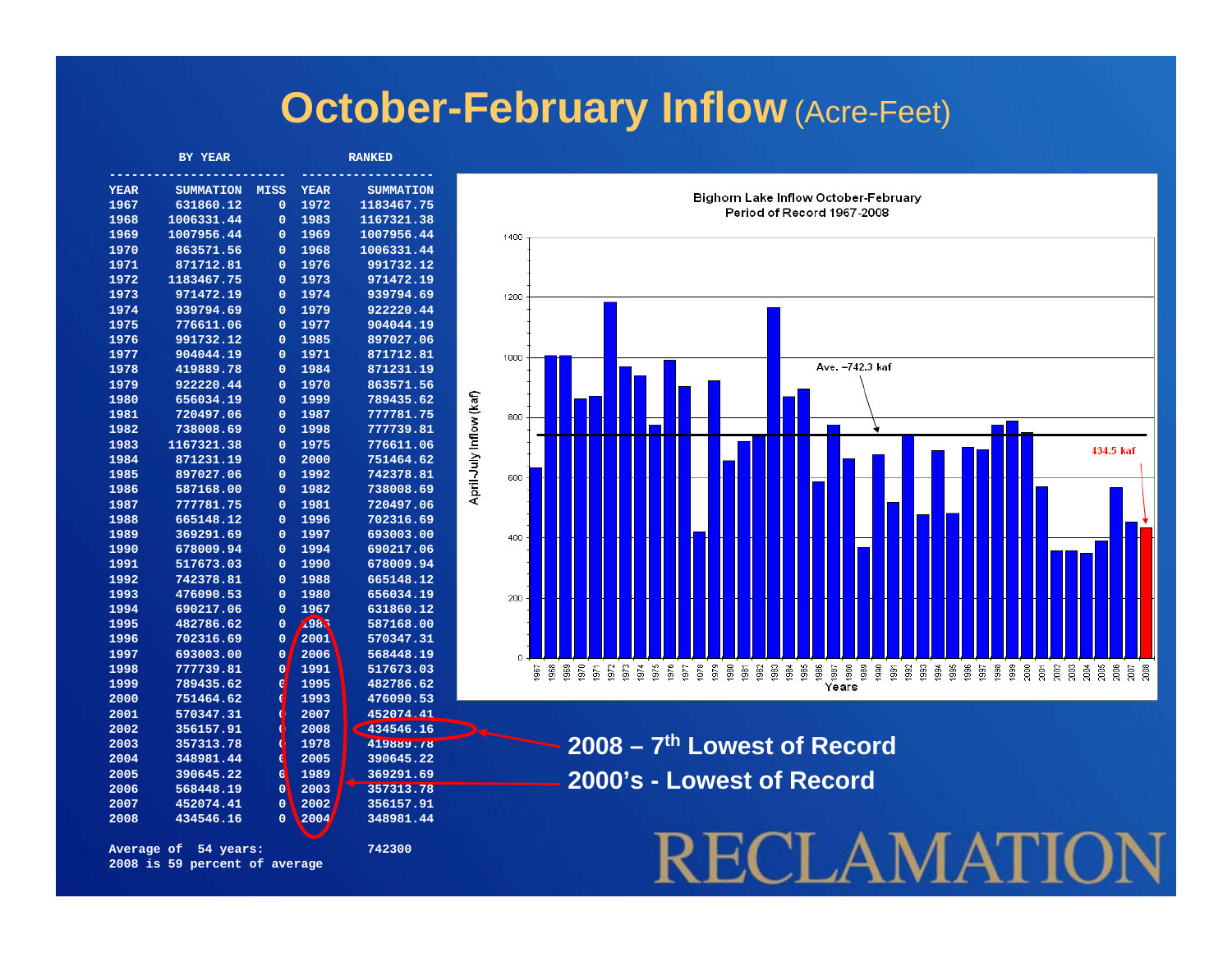#### **Snow Water Equivalent in Mountain Snowpack March 1, 2008**

![](_page_14_Figure_1.jpeg)

#### RECLAM  $\mathbf{A}^{\mathsf{T}}$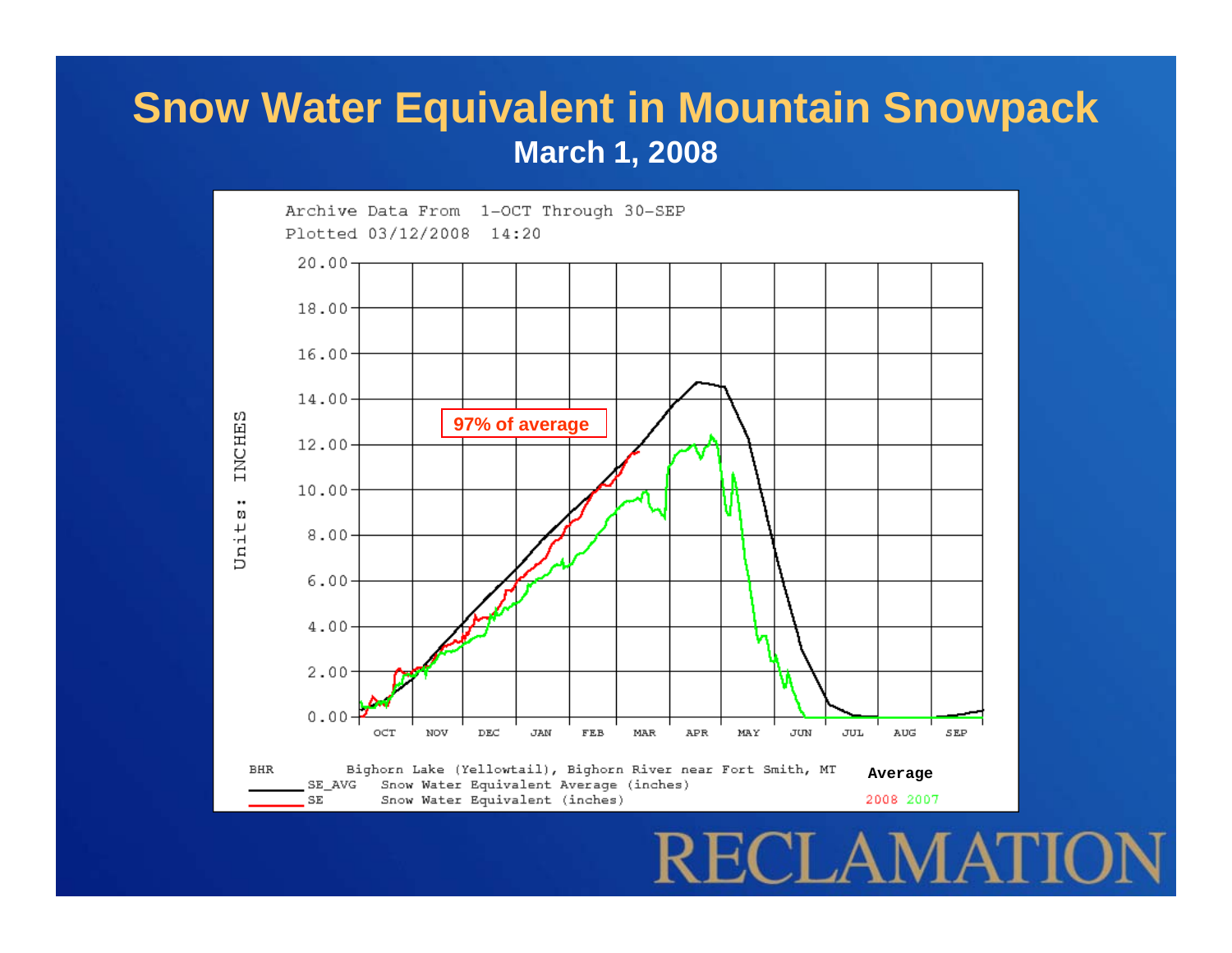# **RECLAMATION**

| <b>Basin</b>                                          | Snow Water Equivalent Percent of Average |  |  |  |
|-------------------------------------------------------|------------------------------------------|--|--|--|
| KOOTENAI RIVER BASIN                                  | 114%                                     |  |  |  |
| <b>FLATHEAD RIVER BASIN</b>                           | 102%                                     |  |  |  |
| UPPER CLARK FORK RIVER BASIN                          | 97%                                      |  |  |  |
| BITTERROOT RIVER BASIN                                | 120%                                     |  |  |  |
| LOWER CLARK FORK RIVER BASIN                          | 116%                                     |  |  |  |
| JEFFERSON RIVER BASIN                                 | 103%                                     |  |  |  |
| MADISON RIVER BASIN                                   | 109%                                     |  |  |  |
| <b>GALLATIN RIVER BASIN</b>                           | 109%                                     |  |  |  |
| MISSOURI HEADWATERS                                   | 107%                                     |  |  |  |
| HEADWATERS MISSOURI MAINSTEM                          | 98%                                      |  |  |  |
| SMITH. JUDITH. AND MUSSELSHELL RIVER<br><b>BASINS</b> | 100%                                     |  |  |  |
| SUN. TETON AND MARIAS RIVER BASINS                    | 111%                                     |  |  |  |
| MISSOURI MAINSTEM RIVER BASIN                         | 102%                                     |  |  |  |
| ST MARY AND MILK RIVER BASINS                         | 106%                                     |  |  |  |
| UPPER YELLOWSTONE RIVER BASIN                         | 103%                                     |  |  |  |
| WIND RIVER BASIN (WYOMING)                            | 94%                                      |  |  |  |
| SHOSHONE RIVER BASIN (WYOMING)                        | 93%                                      |  |  |  |
| BIGHORN RIVER BASIN (WYOMING)                         | 98%                                      |  |  |  |
| TONGUE RIVER BASIN (WYOMING)                          | 103%                                     |  |  |  |
| POWDER RIVER BASIN (WYOMING)                          | 114%                                     |  |  |  |
| LOWER YELLOWSTONE RIVER BASIN                         | 97%                                      |  |  |  |
|                                                       |                                          |  |  |  |
| <70%<br>Legend:<br>70-90%                             | 91-110%<br>111-130%<br>>130%             |  |  |  |

NWCC - SNOTEL Snow Water Equivalent Update Graph

#### MONTANA SNOTEL Snow Water Equivalent Update Graph

#### As of TUESDAY: MARCH 4, 2008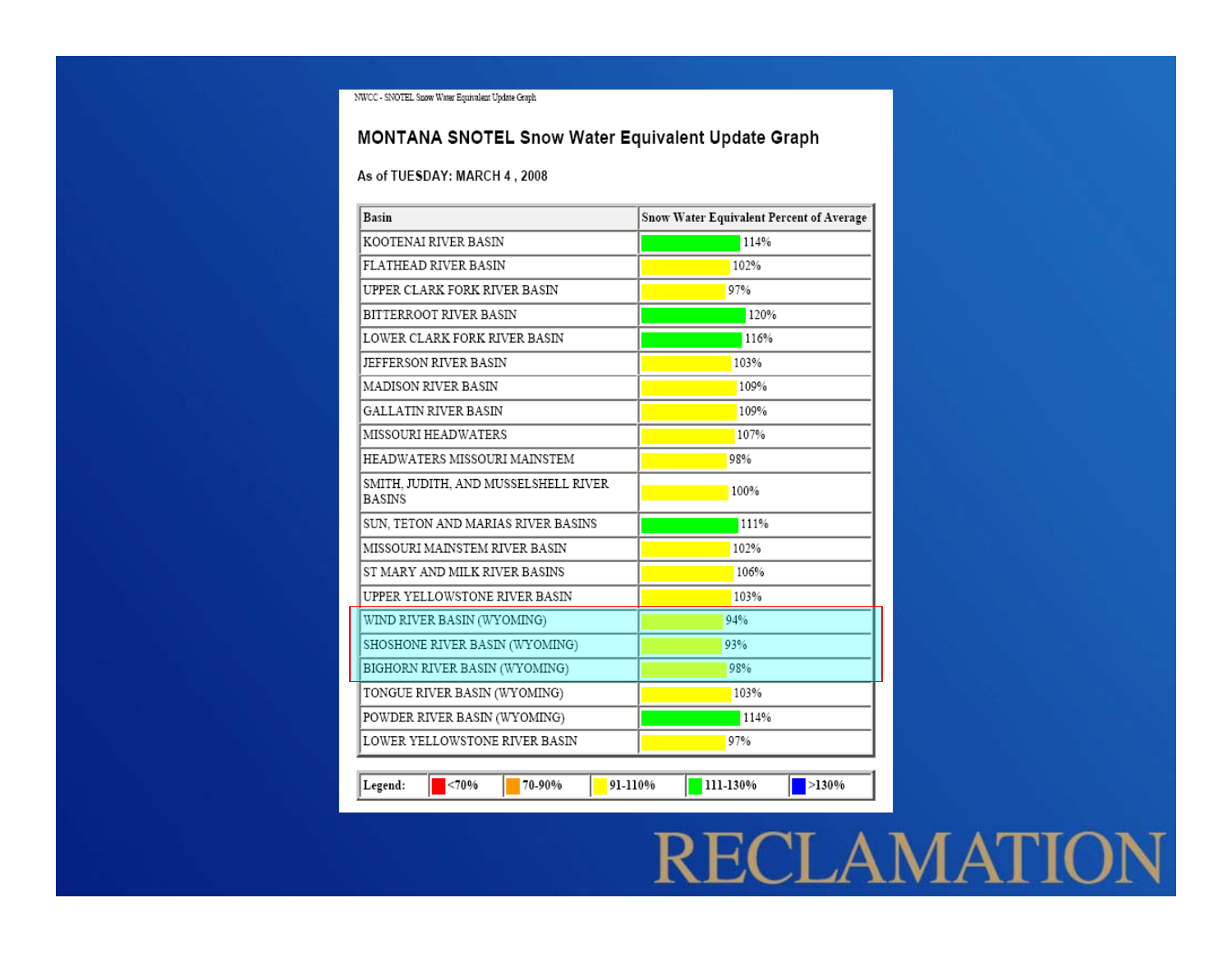### **State of Wyoming - Snow Water Content % of Average**

**March 5, 2008**

![](_page_16_Figure_2.jpeg)

RECLAMAI

= Data may not provide a valid measure of conditions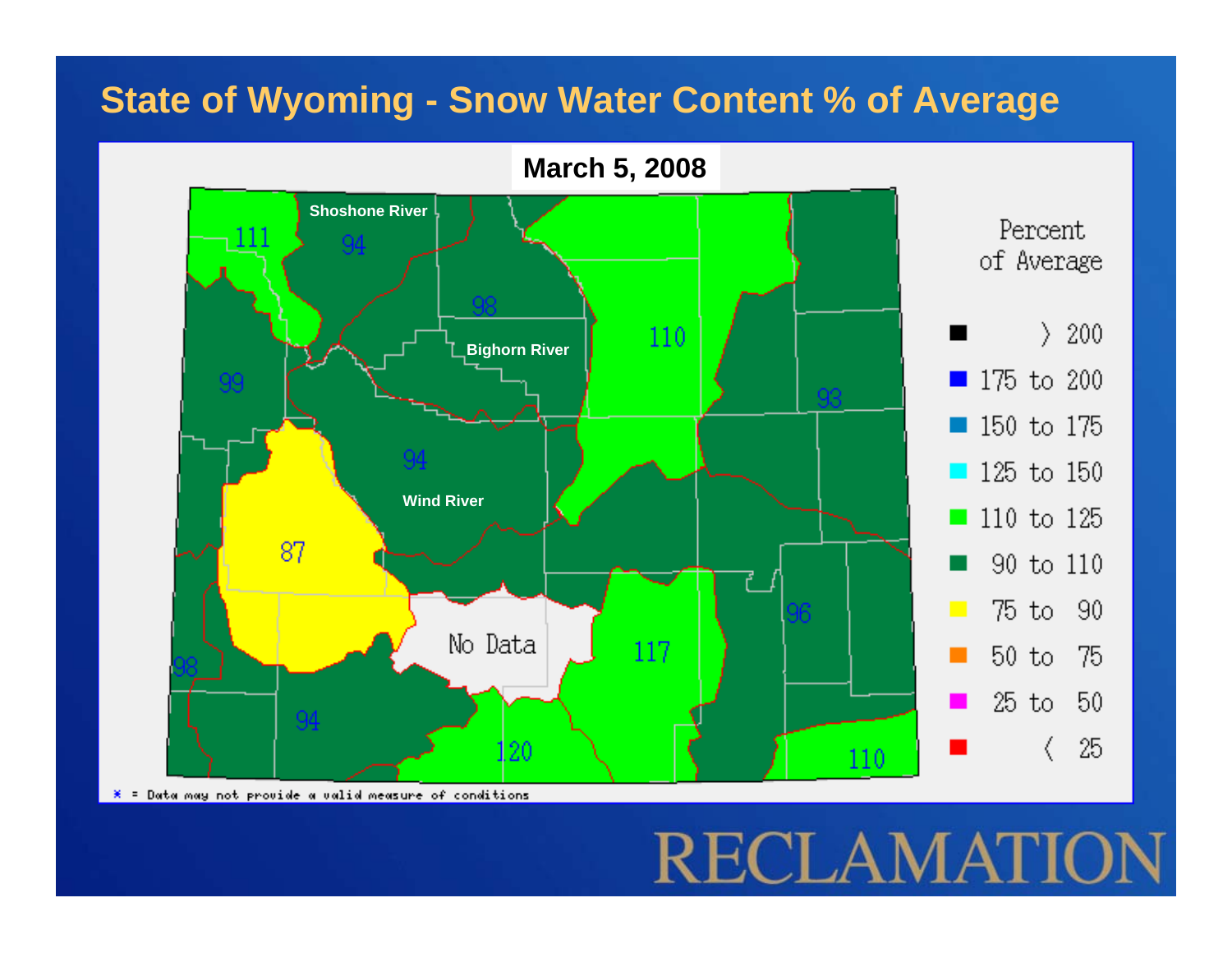### **U.S. Drought Assessment – March**

![](_page_17_Figure_1.jpeg)

Local conditions may vary. See accompanying text summary for forecast statements.

#### http://drought.unl.edu/dm

Released Thursday, March 6, 2008 Author: Brian Fuchs, National Drought Mitigation Center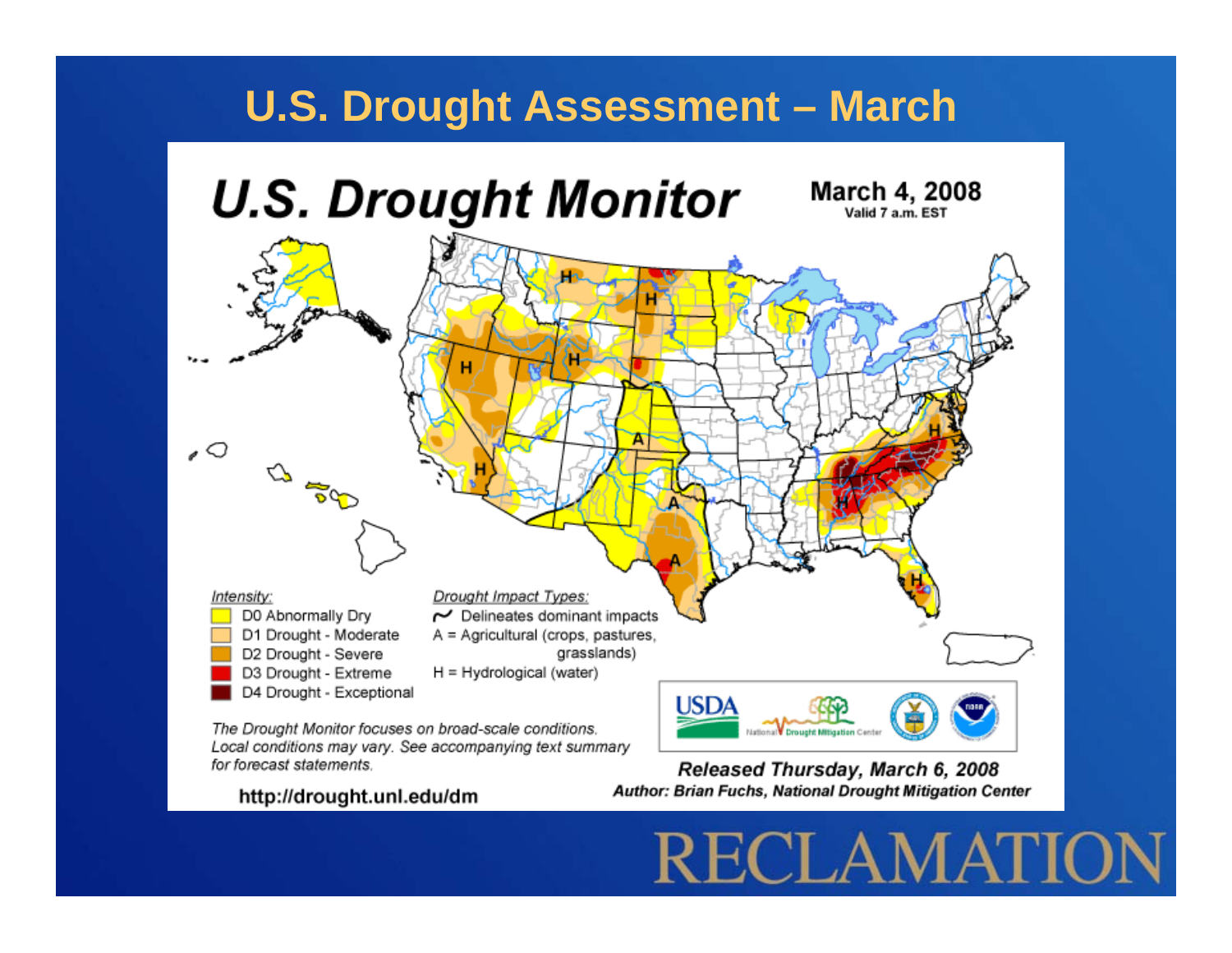### **Seasonal Drought Outlook – Through May**

![](_page_18_Figure_1.jpeg)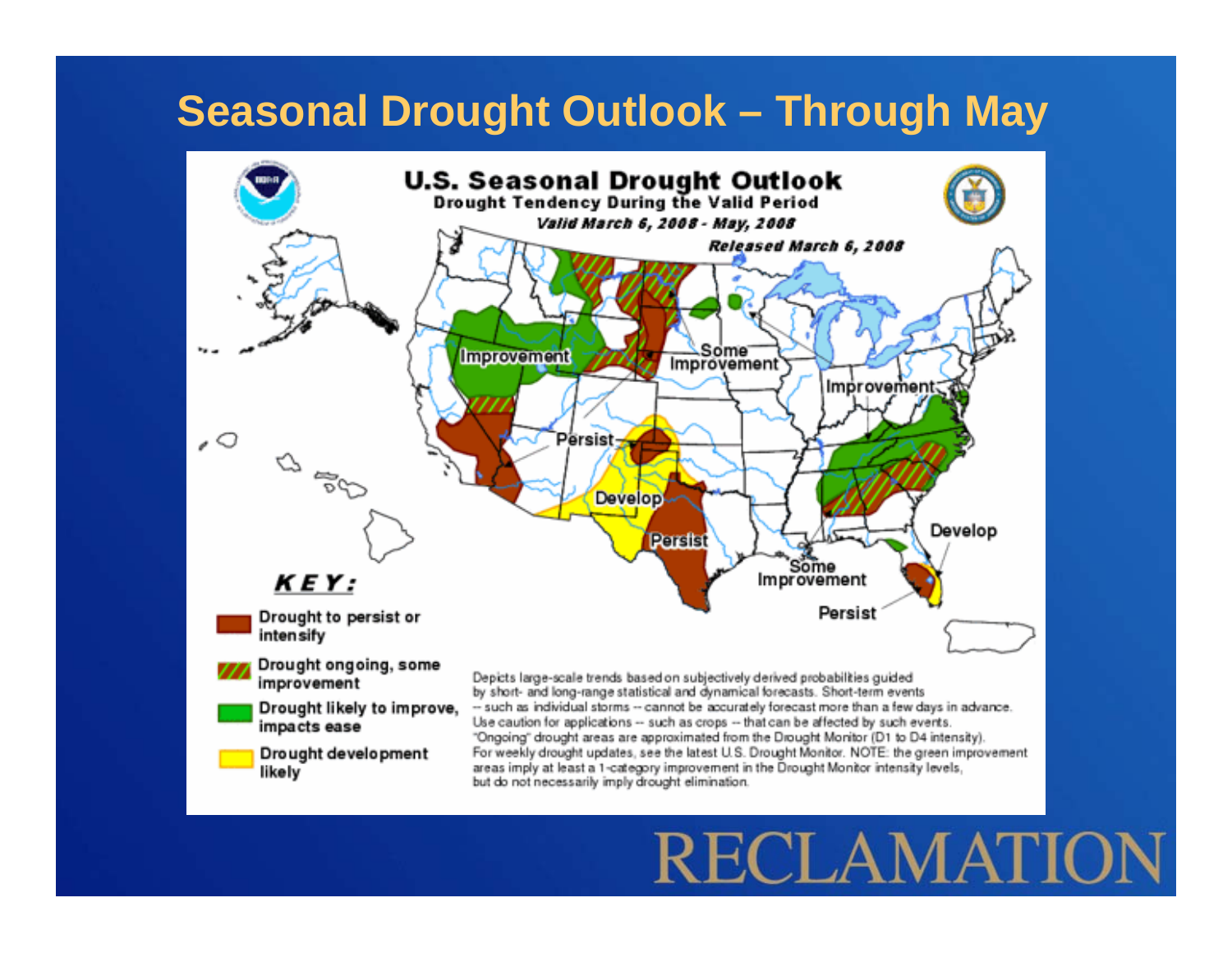### **Weather Outlook – April, May, and June**

![](_page_19_Figure_1.jpeg)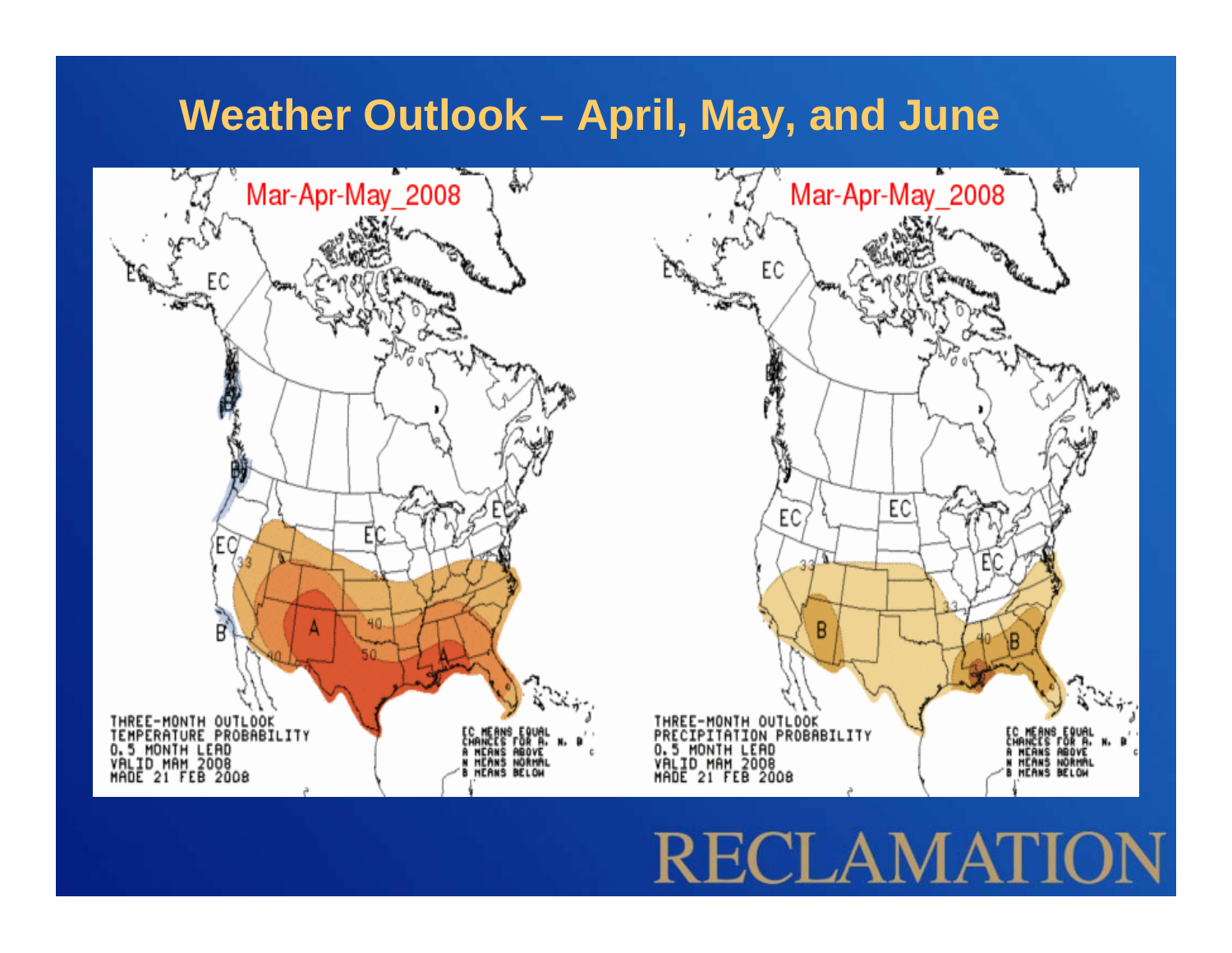## **CURRENT CONDITIONS**

**March 10, 2008**

### **BIGHORN LAKE CONDITIONS**

**Elevation 3616.4 ft – 23.6 feet below full pool 1.3 feet above average**

**Storage 846,800 af – 101% of average & 79% full**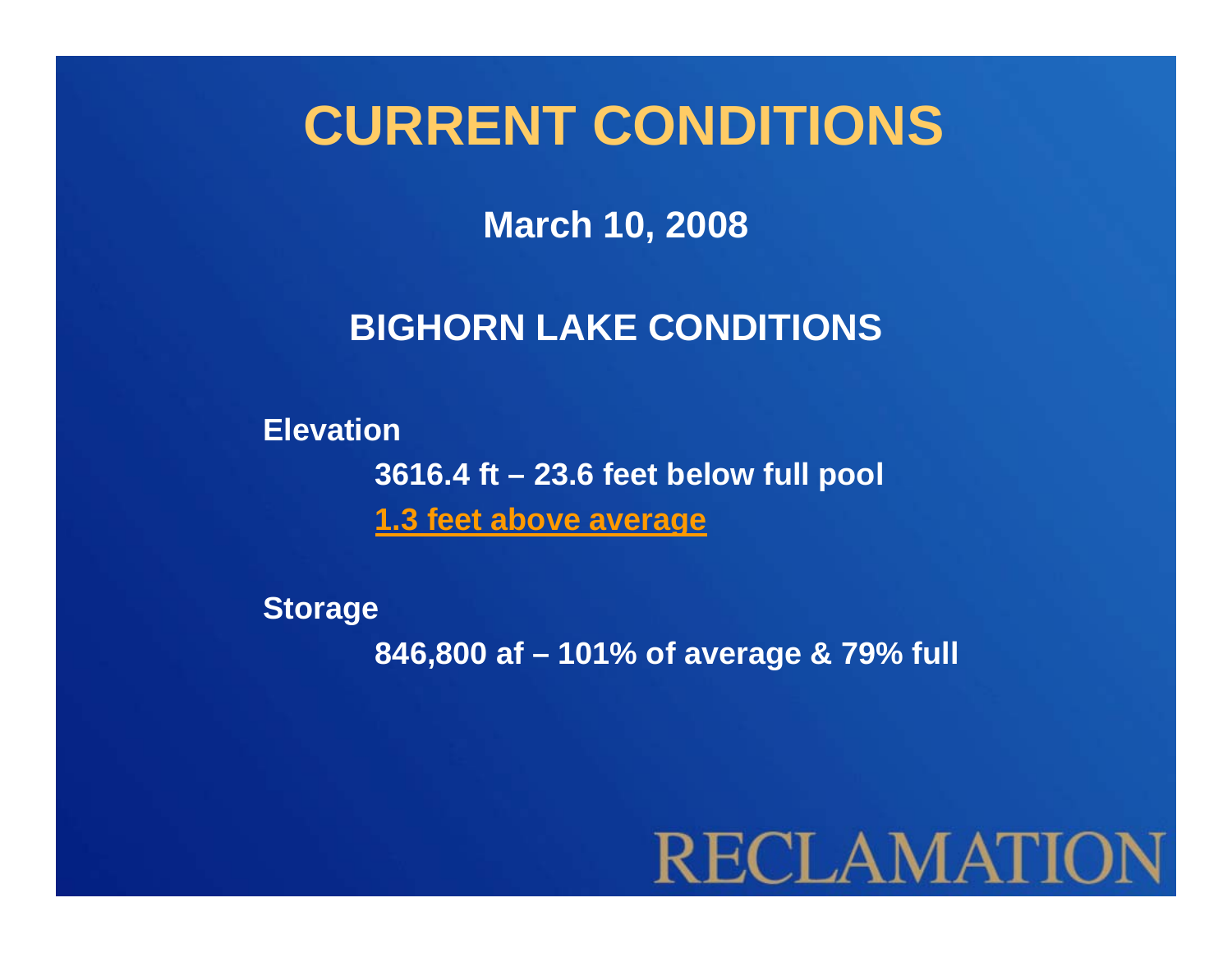### **BIGHORN LAKE CURRENT CONDITIONSBighorn Lake Storage Conditions – March 10, 2008**

![](_page_21_Figure_1.jpeg)

RECLAMATI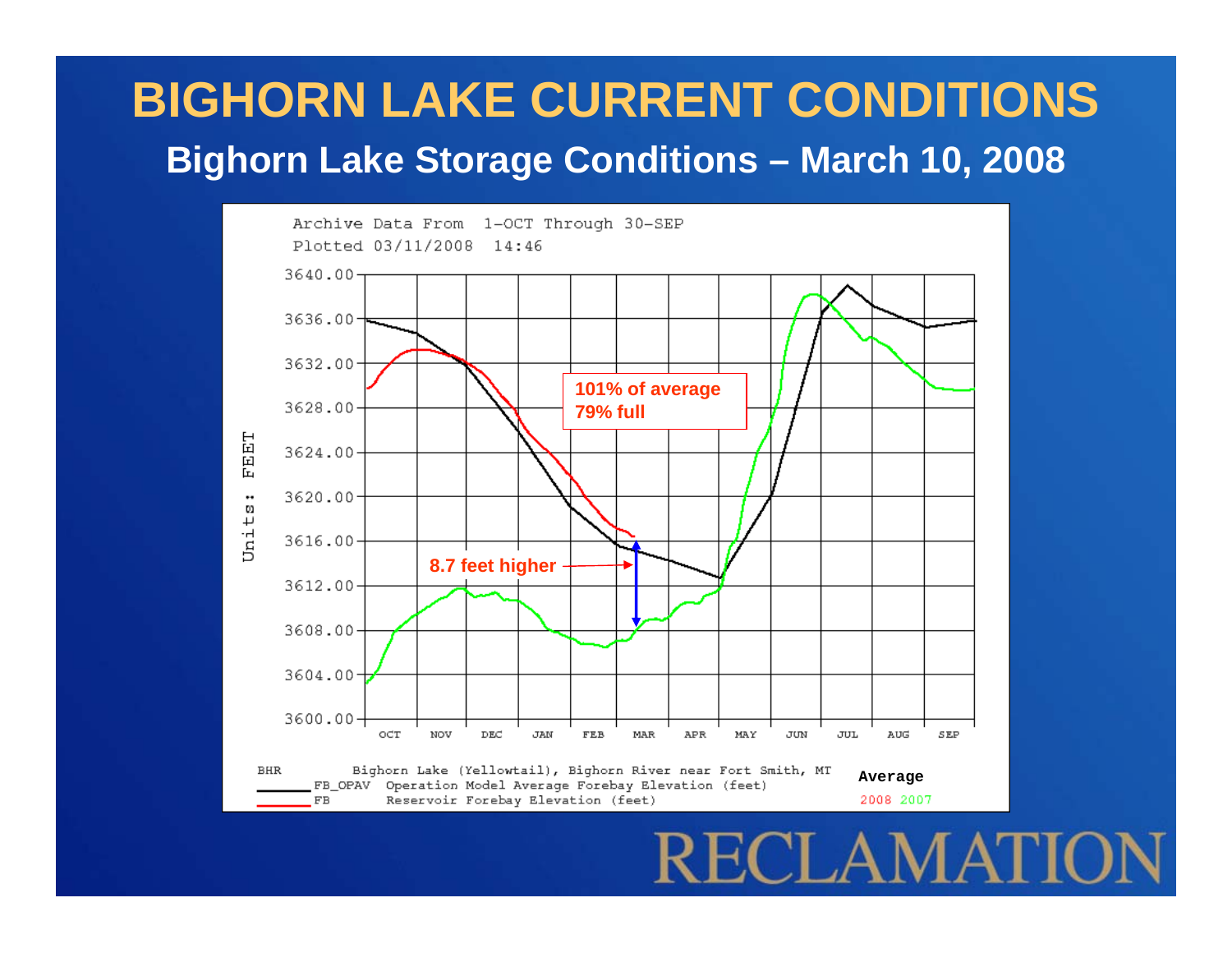## **Water Supply Forecasts**

- **Reclamation monitors snowpack data each month from mid-October through June**
- **Snowpack Accumulations**

**January 1 – 45% on the ground February 1 – 61% on the ground March 1 – 75% on the ground April 1 – 93% on the ground April 15 – 100% on the ground May 1 – 99% and generally melting out**

- **This time of year, monthly plans are adjusted as appropriate, based primarily on snow & precipitation information**
- **Significant changes to operation plans may be required as we approach and are into the spring runoff season**
- **Fall forecasts are heavily dependent upon statistical information and analysis**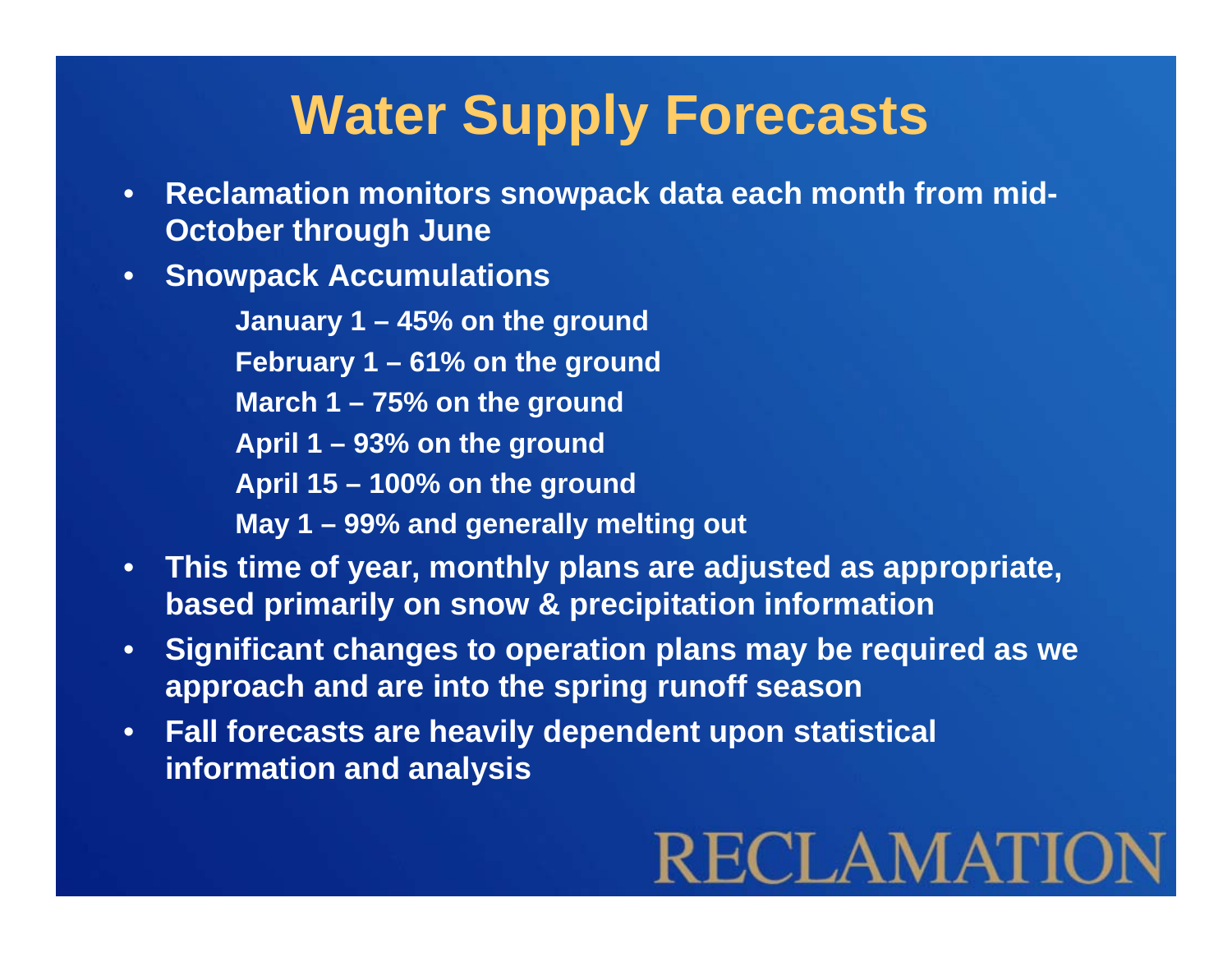### **Bighorn Lake Inflows**

![](_page_23_Figure_1.jpeg)

## $\Delta$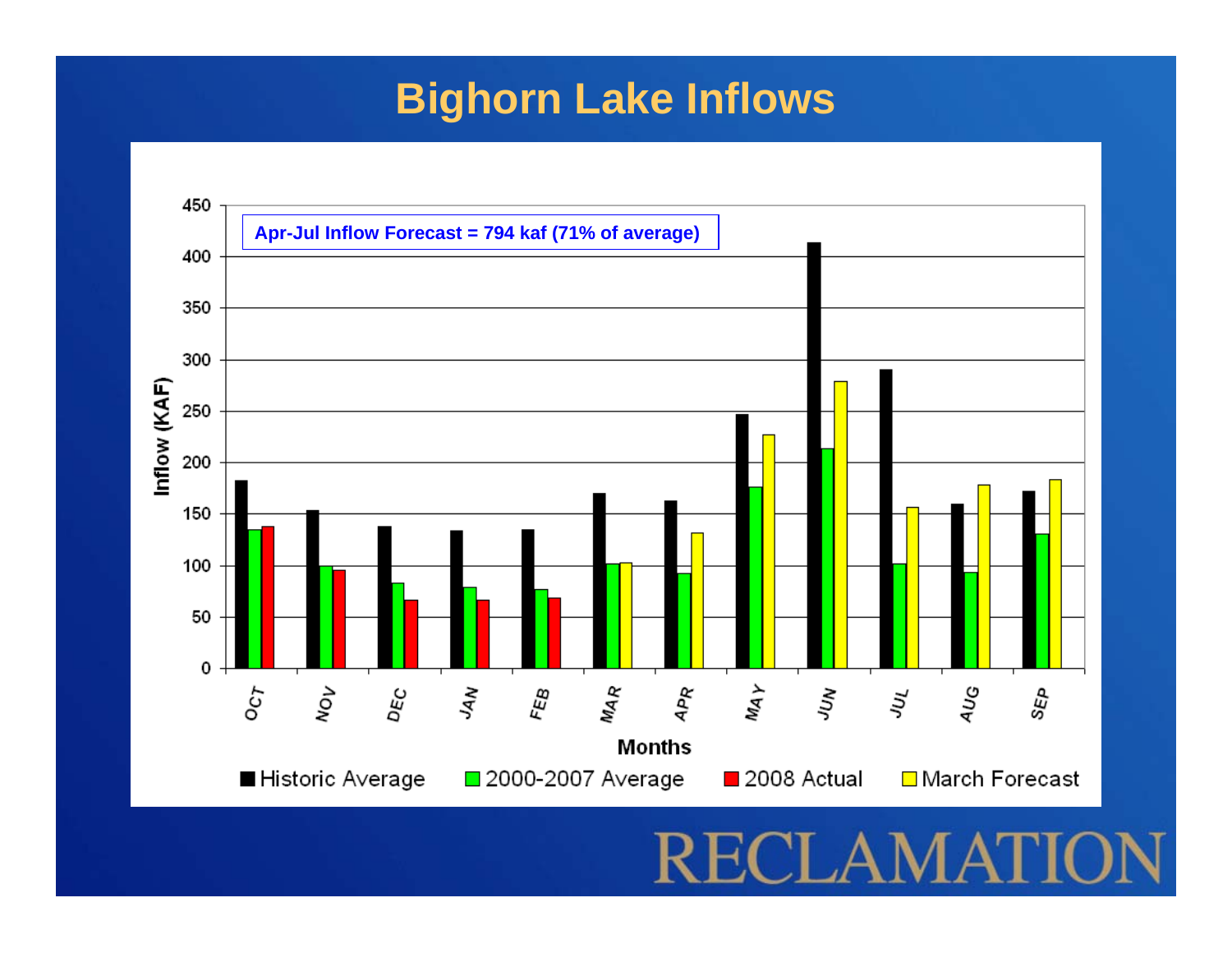### **Bighorn Lake April-July Inflow Projections**

**Minimum Probable Inflow90% chance of exceedence (535,000 af @ 48% of average)**

**Maximum Probable Inflow10% chance of exceedence (1,278,000 af @ 115% of average)**

**Most Probable Inflow50% chance of exceedence (794,000 af @ 71% of average)**

**\* 2007 Actual April-July Inflow 614,100 af @ 55% of average**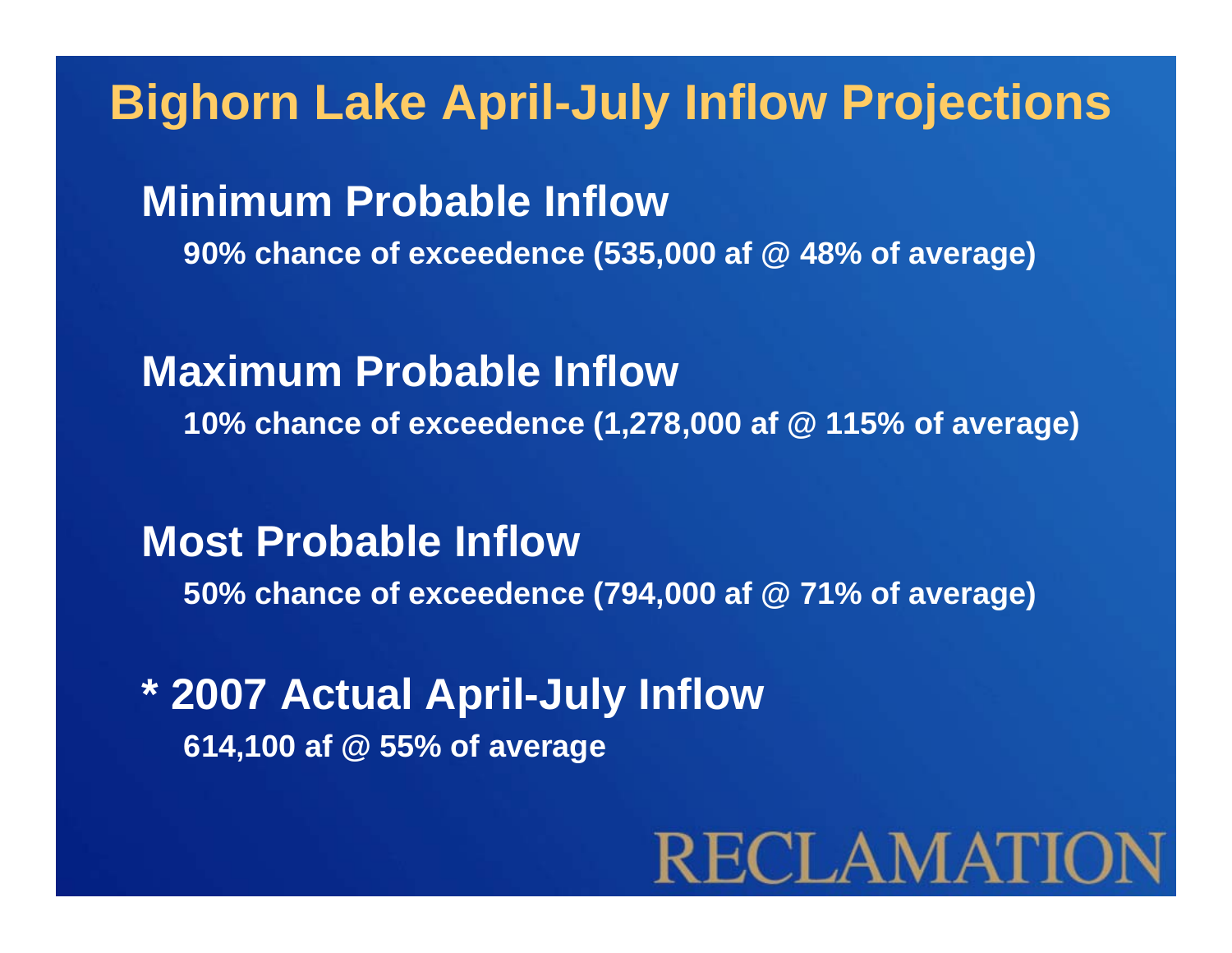## **Minimum Probable Runoff Scenario**

- **Fill by June/July if possible**
- **Maximize storage during summer & fall**
- **Meet end of March target storage level**
- **Avoid dropping storage during April & May**  $\bullet$
- $O$   $O$
- **Release 1,500 cfs through October**
- **Release 1,900 cfs during October through March to reach elevation 3614 by end of March**

- **Option to increase spring & summer flows in exchange for decreasing fall & winter**
- **Generate 491.0 GWHrs**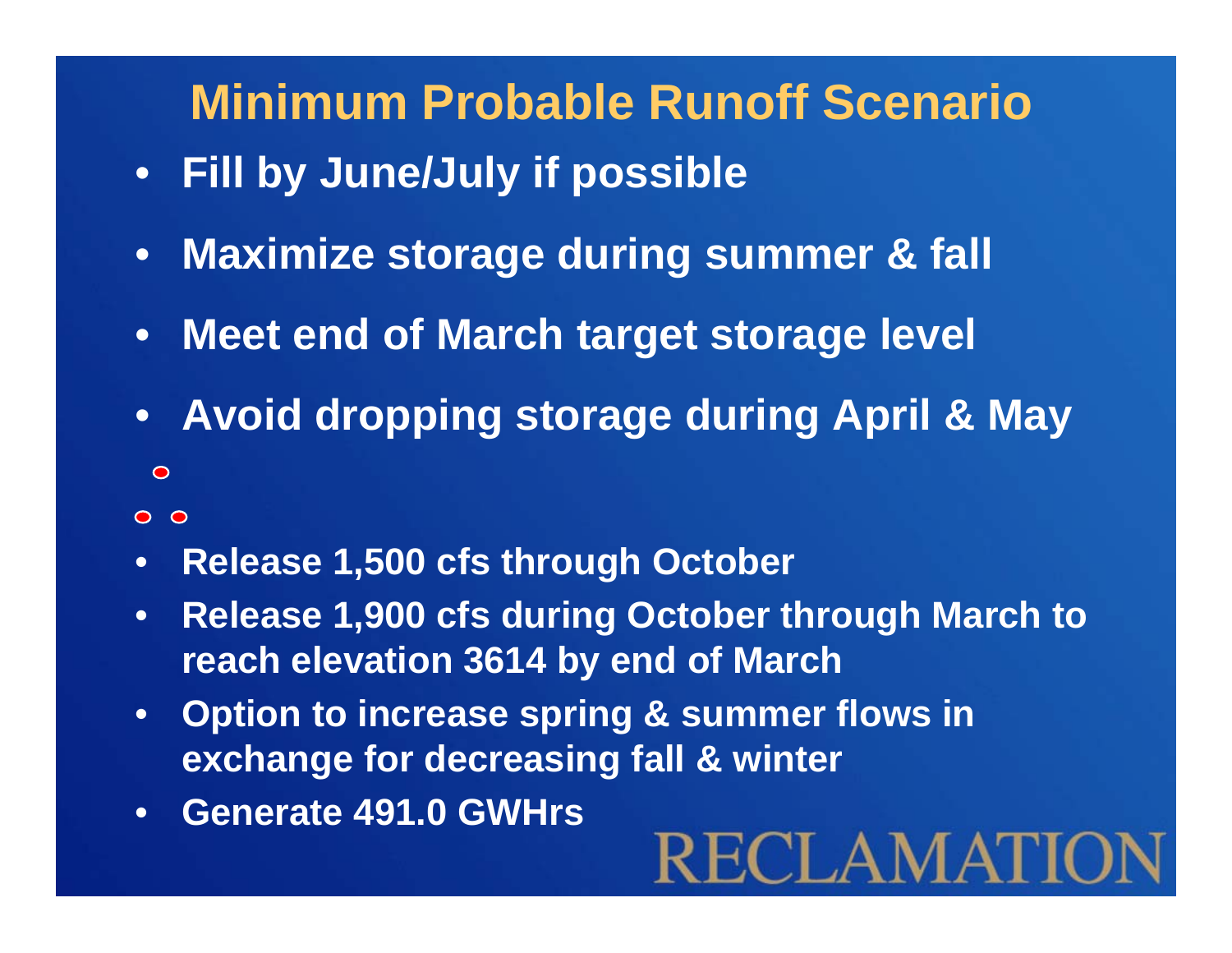#### **Bighorn Lake Operation Based on Minimum Probable Inflow**

#### **BIGHORN LAKE ELEVATION**

![](_page_26_Figure_2.jpeg)

RECLAMAT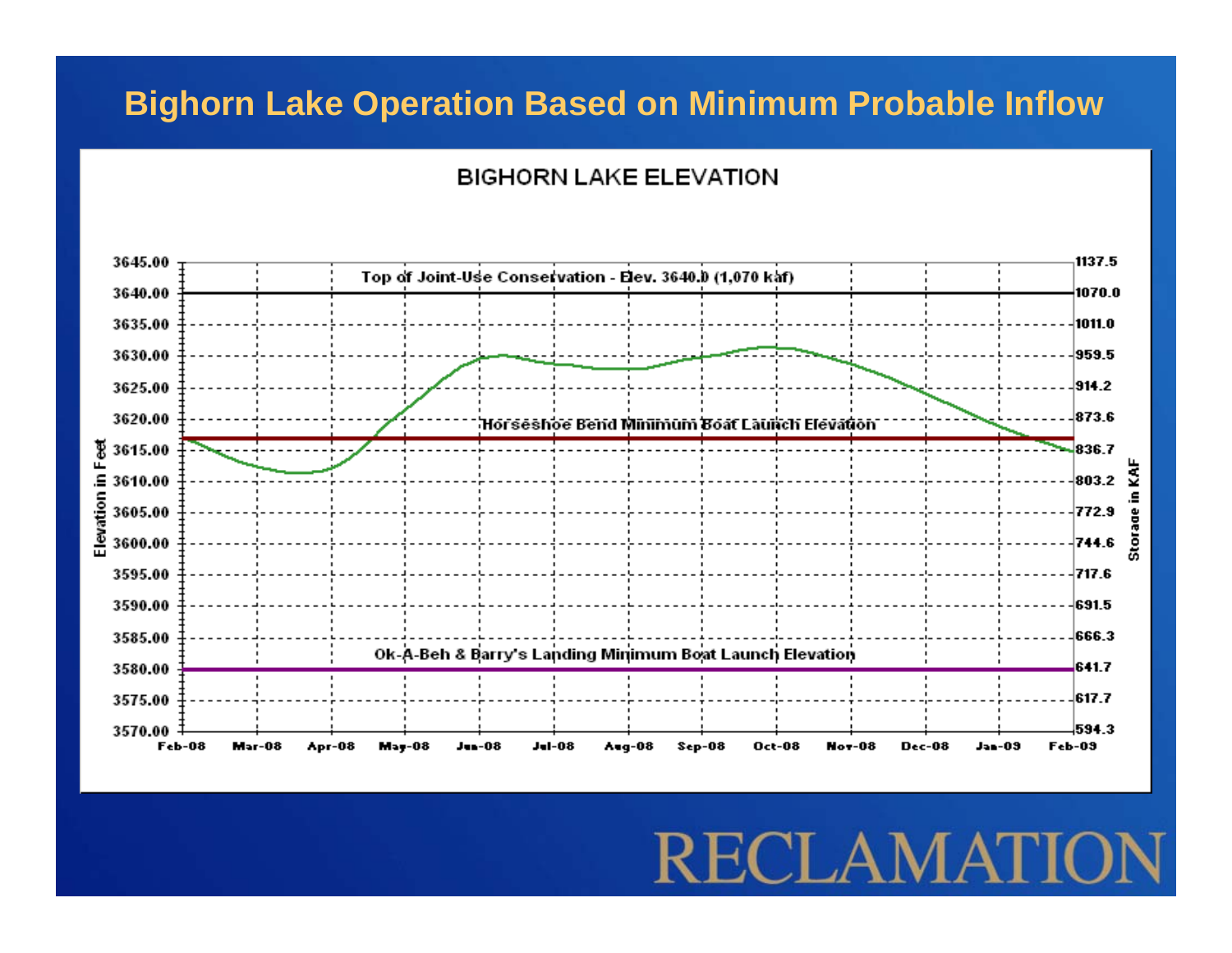## **Maximum Probable Runoff Scenario**

- **Fill by June/July if possible**
- **Maximize storage during summer & fall**
- **Stay out of exclusive flood pool**
- **Limit release to 4,500 cfs to maintain power peaking capability**
- **Meet end of March target storage level**
- **Avoid dropping storage during April & May**  $\bullet$
- $O$   $O$
- **Release 2,500-5,700 cfs during April through July**
- **Release 3,200 cfs during August through February**

**RECLAMATIO** 

• **Generate 1,010.7 GWHrs**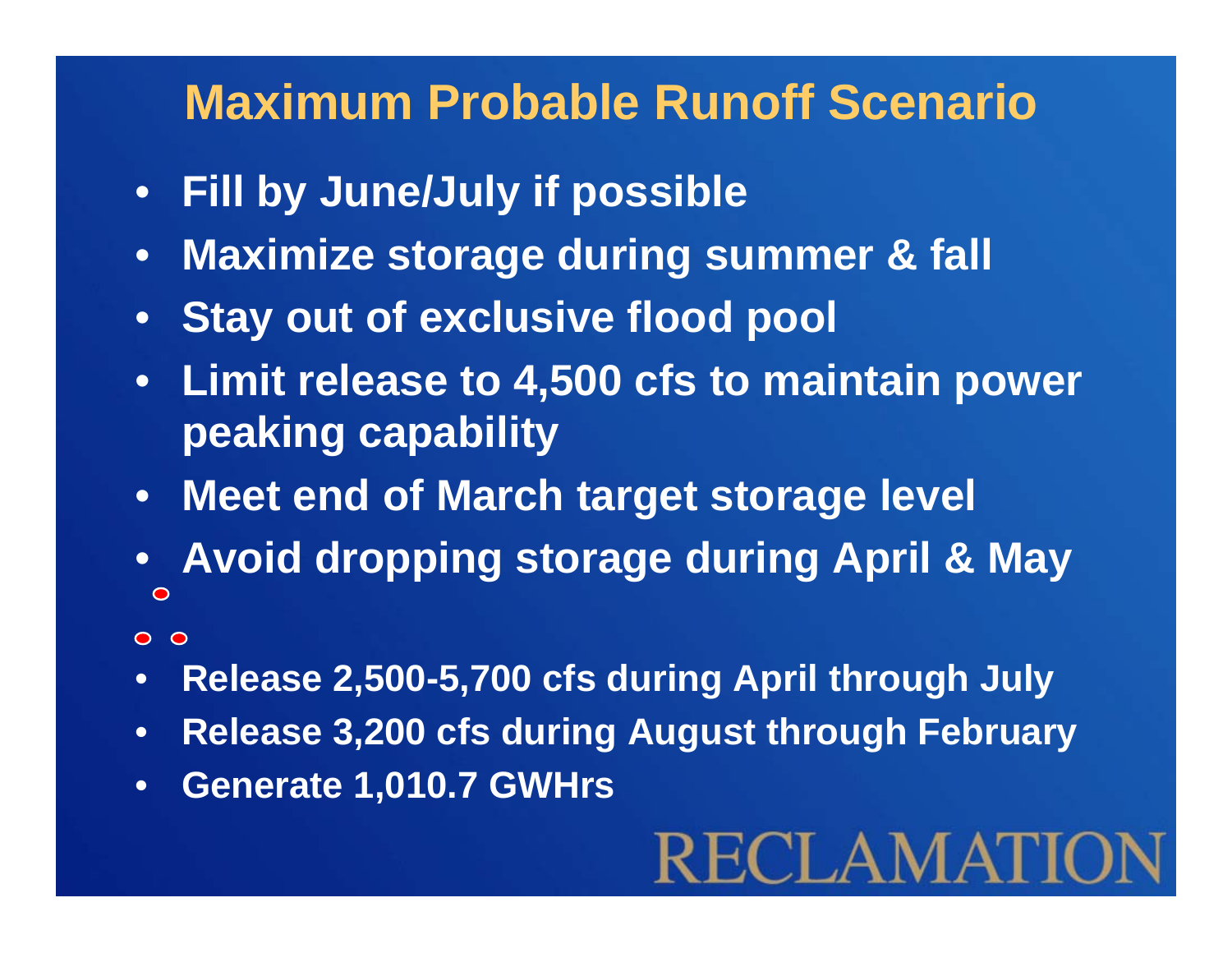#### **Bighorn Lake Operation Based on Maximum Probable Inflows**

#### **BIGHORN LAKE ELEVATION**

![](_page_28_Figure_2.jpeg)

RECLAMAT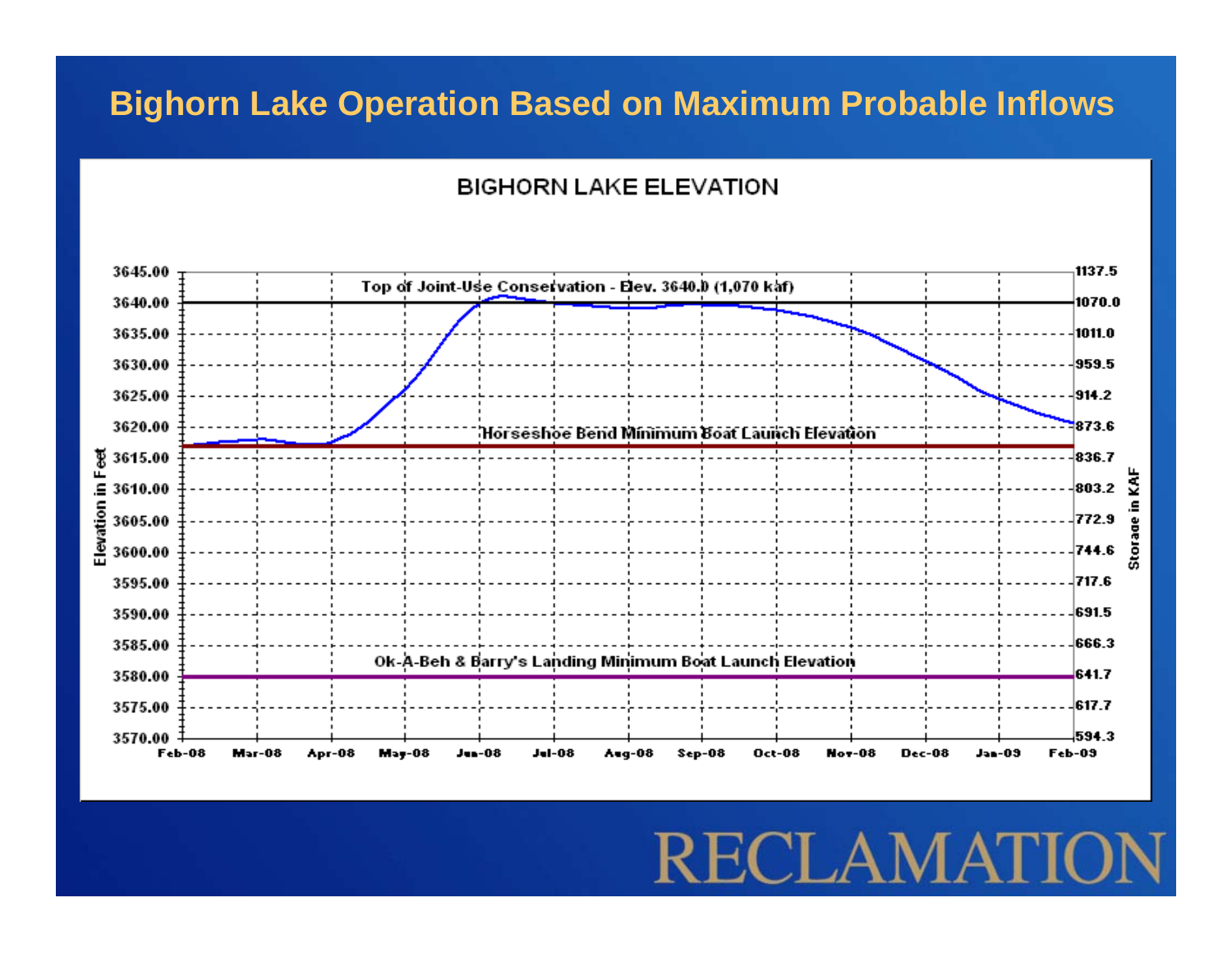### **Most Probable Runoff Scenario**

- **Fill by June/July if possible**
- **Maximize storage during summer & fall**
- **Stay out of exclusive flood pool**
- **Meet end of March target storage level**
- **Avoid dropping storage during April & May**
	- $\bullet$

#### $O$   $O$

- **Release 1,900 cfs through May**
- **Release 2,500 cfs during summer, fall, & winter**
- **Generate 708 GWHrs**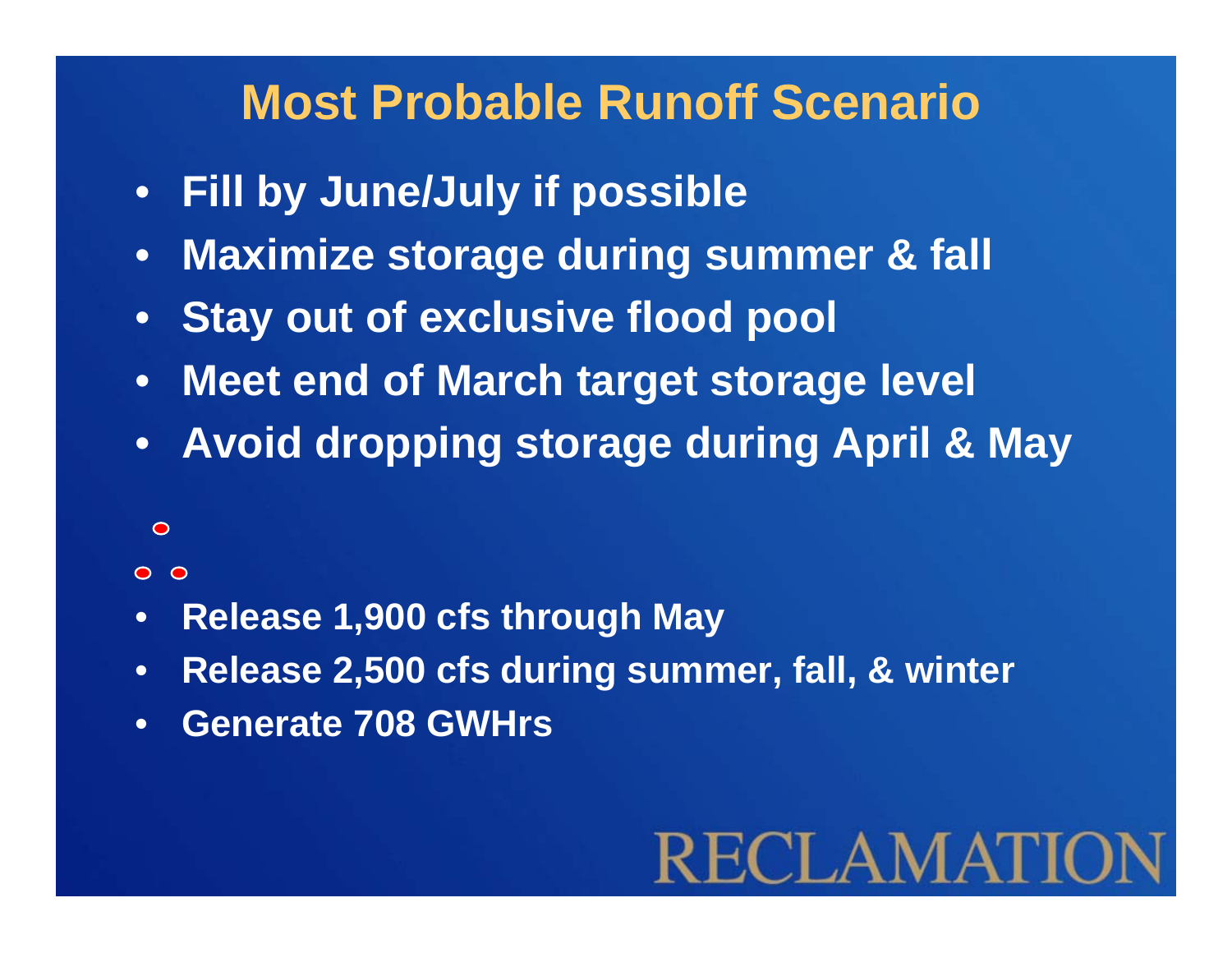#### **Bighorn Lake Operation Based on Most Probable Inflows**

#### **BIGHORN LAKE ELEVATION**

![](_page_30_Figure_2.jpeg)

**Most Probable** 

ECLAMAT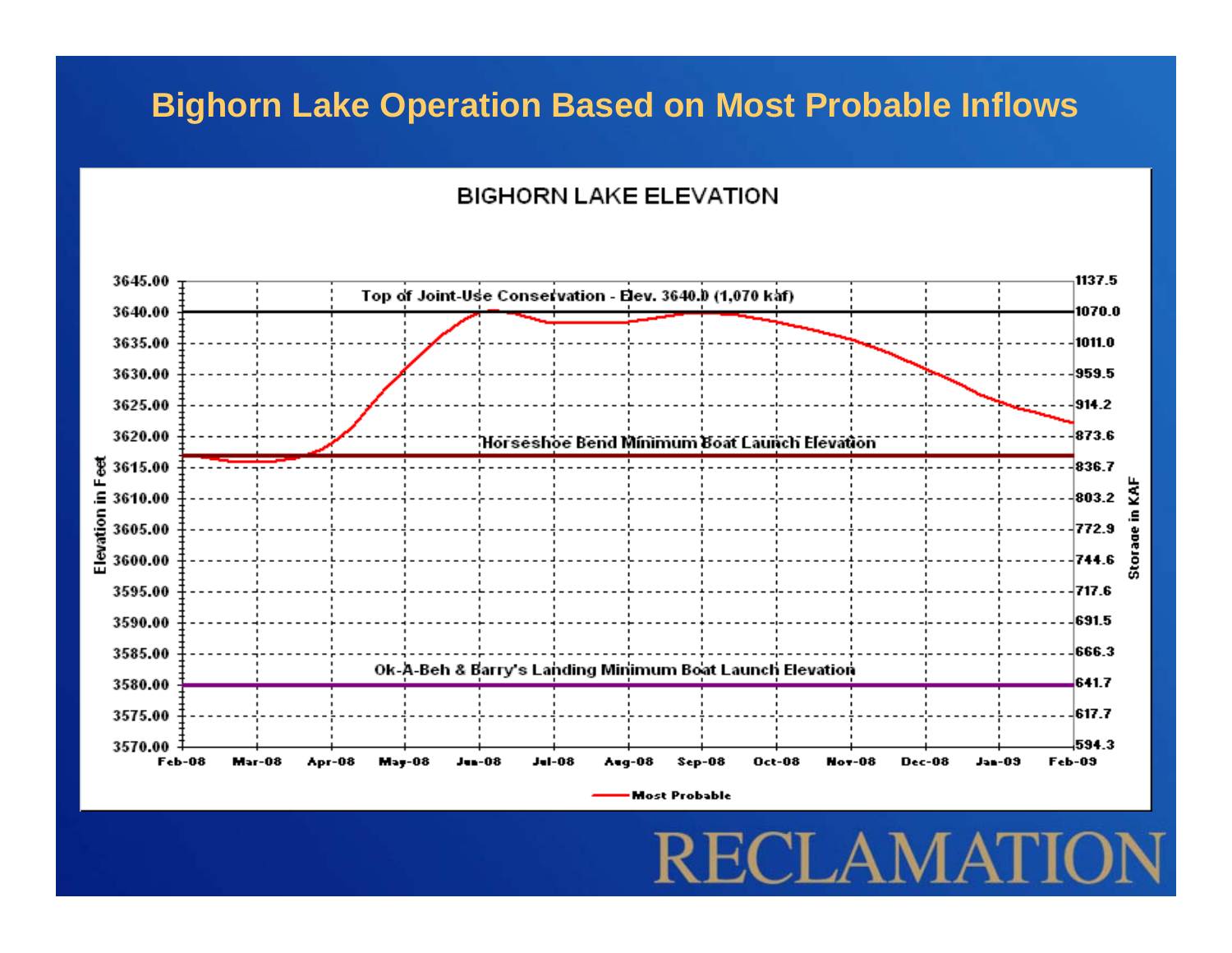#### **Bighorn Lake Operation-Max., Min., & Most Probable Inflows**

**BIGHORN LAKE ELEVATION** 

![](_page_31_Figure_2.jpeg)

RECLAMAT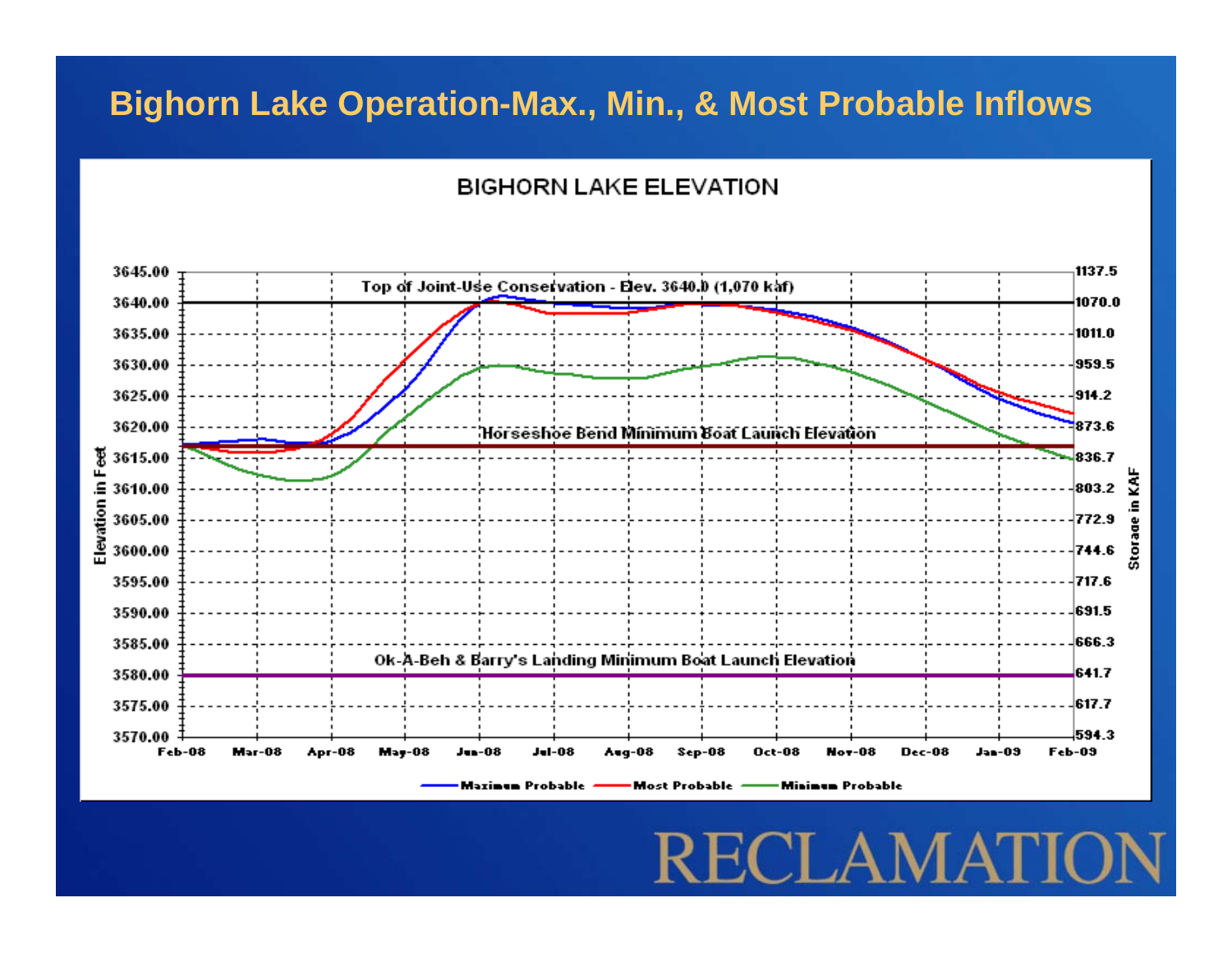### Reclamation's Internet Website

#### http://www.usbr.gov/gp/water/

- **near real-time data available through the HYDROMET data system**
- **summaries and plots of historical data**
- **annual reservoir operating plan publication**
- **monthly water supply reports**
- **project data**
- **snow plots**
- **links to related internet sites**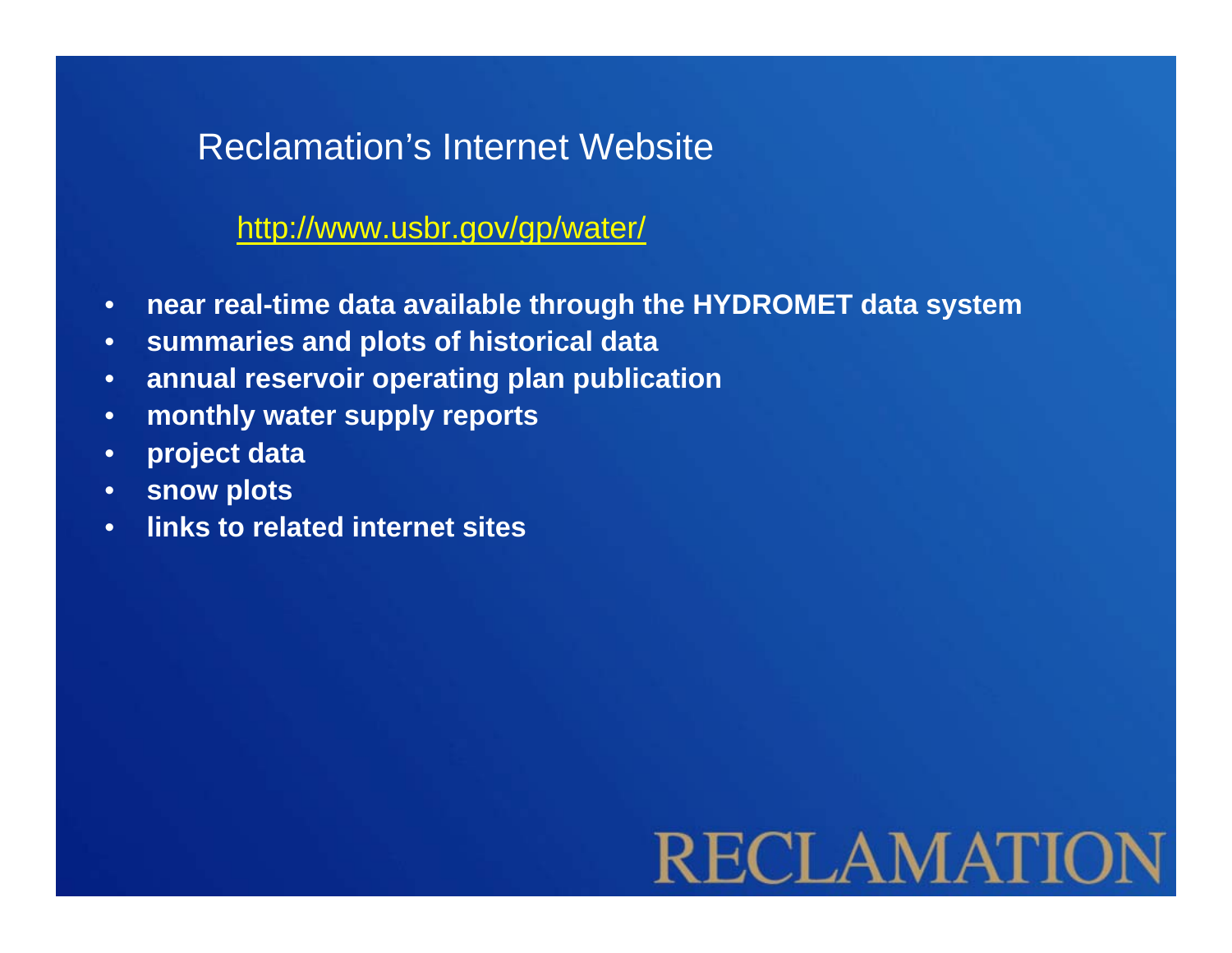# • **Discussion & Comments**